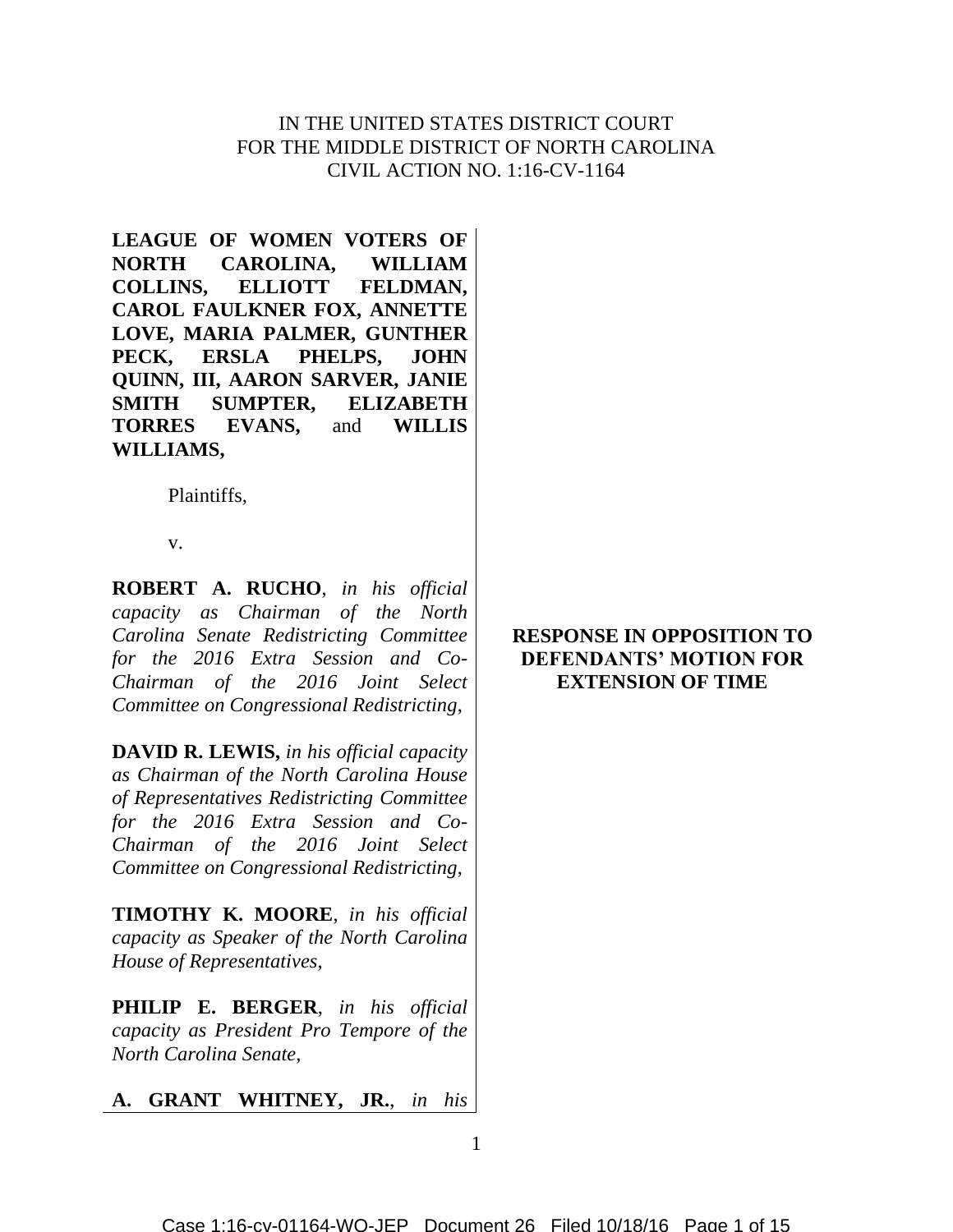*official capacity as Chairman and acting on behalf of the North Carolina State Board of Elections*,

## **THE NORTH CAROLINA STATE BOARD OF ELECTIONS,** and

## **THE STATE OF NORTH CAROLINA**,

Defendants.

Plaintiffs submit this Response in opposition to Defendants' Motion for Extension of Time. Plaintiffs do not oppose an extension of time until October 31, 2016, but do oppose an extension beyond that date because, under the unique circumstances of this case, Plaintiffs will be prejudiced by a six-week extension of time. It is important that Defendants answer by October 31, 2016 so that this case can remain on a similar timeline as *Common Cause v. Rucho*, No. 1:16-cv-1026 (M.D.N.C. Aug. 5, 2016), a related case likely to be consolidated with this one. It will be challenging for this Court to consolidate the cases if they proceed on different timelines due to Defendants' delay in answering. In addition, extending the deadline until November 28, 2016 will delay this case in a way that would potentially cause irreparable harm to Plaintiffs to the extent that it prevents an expedited remedy if Plaintiffs' claims are successful. Finally, Defendants have not actually shown good cause for needing a six-week extension of time. Defendants' displeasure with Plaintiff's choice to personally serve each defendant does not suffice as good cause to extend time to answer. Therefore, this Court should deny Defendants' motion to extend their deadline to answer to November 28, 2016, and instead extend the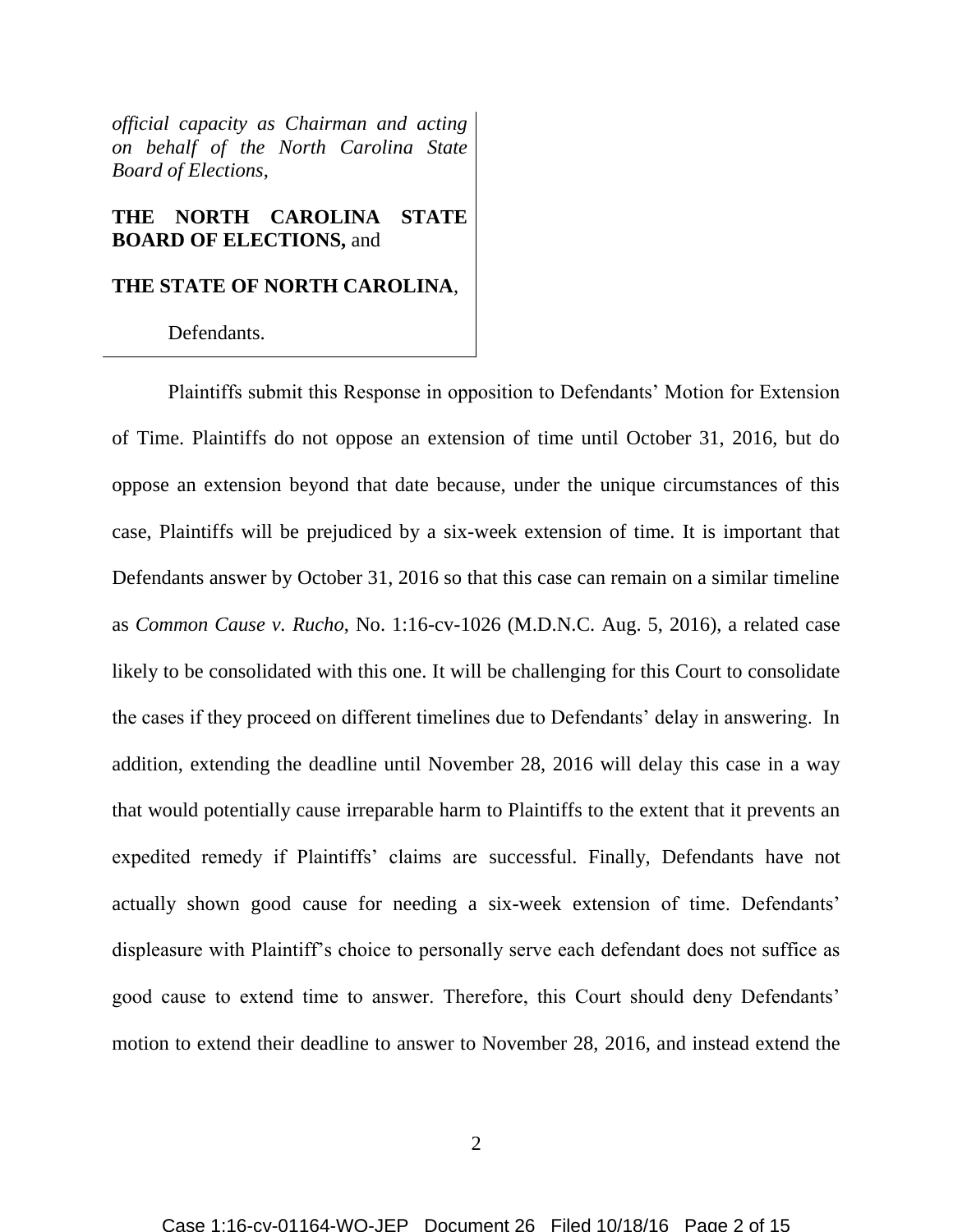deadline to October 31, 2016, which is the same as the deadline for defendants to answer the complaint in *Common Cause*.

## **STATEMENT OF FACTS**

On September 22, 2016, Plaintiffs filed this complaint alleging that the 2016 Congressional Redistricting Plain ("the 2016 plan") enacted by the General Assembly is an unconstitutional partisan gerrymander and seeking a preliminary and permanent injunction prohibiting Defendants from conducting any elections of North Carolina congressional members using the 2016 plan. *See* Dkt. 1. As indicated on the Civil Cover Sheet included in the initial filing documents, this action is related to *Common Cause v. Rucho*, No. 1:16-cv-1026 (M.D.N.C. Aug. 5, 2016). Importantly, Defendants and counsel for Defendants in this action are the same as those in *Common Cause*, and both cases have been assigned to Hon. William Osteen, Jr. *See* Sept. 23, 2016 Docket Entry; *see also Common Cause*, Aug. 5, 2016 Docket Entry.

The facts and claims in this case are very similar to those in *Common Cause*. Both cases were filed because of the same 2016 plan; and both complaints contain allegations that the 2016 plan is an unconstitutional partisan gerrymander that was used to ensure that Republicans win 10 of North Carolina's 13 congressional seats. *See* Dkt. 1; *see also Common Cause*, Dkt. 1. Additionally, both cases arise out of, allege, and rely upon the actions and statements of defendants Senator Robert Rucho and Representative David Lewis that were made throughout the 2016 redistricting process to support the claims against Defendants. *Id*. Significantly, in both cases, it is alleged that the 2016 plan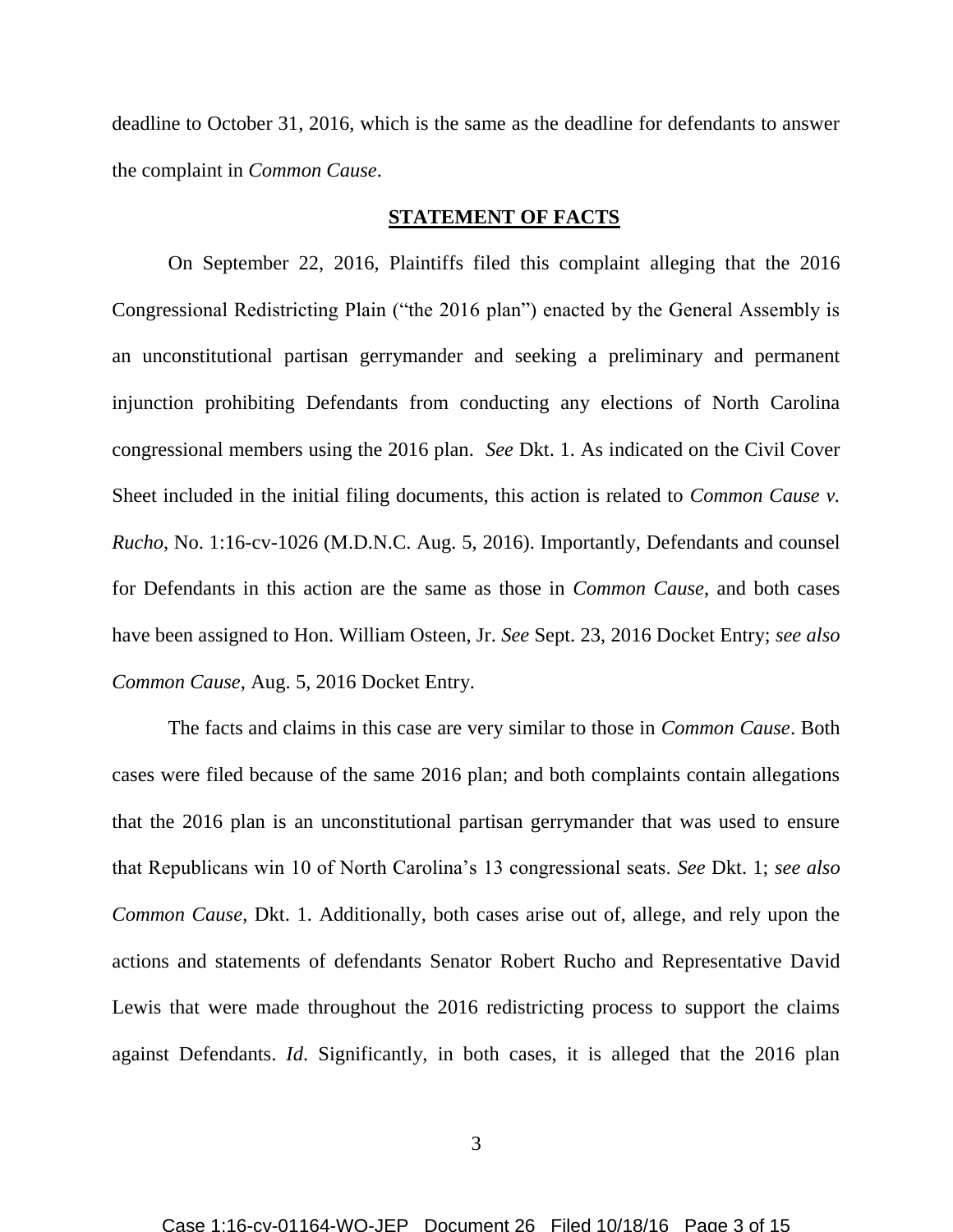violates the Fourteenth Amendment's Equal Protection Clause and the First Amendment's right to freedom of speech and association. *Id*.

After filing the complaint in this case, but prior to serving Defendants, counsel for Plaintiffs contacted counsel for Defendants to discuss service. In the course of email correspondence, Plaintiffs' counsel explained the necessity of this case moving forward as quickly as possible for purposes of staying on the same timeline as the *Common Cause* case, and avoiding unnecessary delays in the litigation overall. Counsel for Defendants were aware of this concern and were informed in a September 27, 2016 email of Plaintiffs' decision to personally serve all Defendants. *See* Ex. A ("September 27, 2016 Emails"). Three of the seven defendants were served on September 26, 2016, and their answers were due on October 17, 2016. *See* Dkts. 8-14. One defendant was served on September 27, 2016, and his answer is due on October 18, 2016. *Id*. The last three defendants were served on September 28, 2016, and their answers are due on October 19, 2016. *Id*. The defendants' answer to the Amended Complaint in *Common Cause* is due by October 31, 2016. *See Common Cause*, Sept. 15, 2016 Docket Entry.

On September 27, 2016, counsel for Plaintiffs received an email from counsel for Defendants regarding Plaintiffs' process server's attempts to serve Defendants. *See* Ex. A. In that email, one of Defendants' counsel indicated that he would accept service on behalf of all Defendants with a waiver of service. *Id*. Counsel for Plaintiffs responded to that email explaining that "given the kinds of arguments we have seen in other cases regarding the time needed to implement a remedy in redistricting cases, we feel under the obligation to take every step possible to expedite this litigation and we will continue to do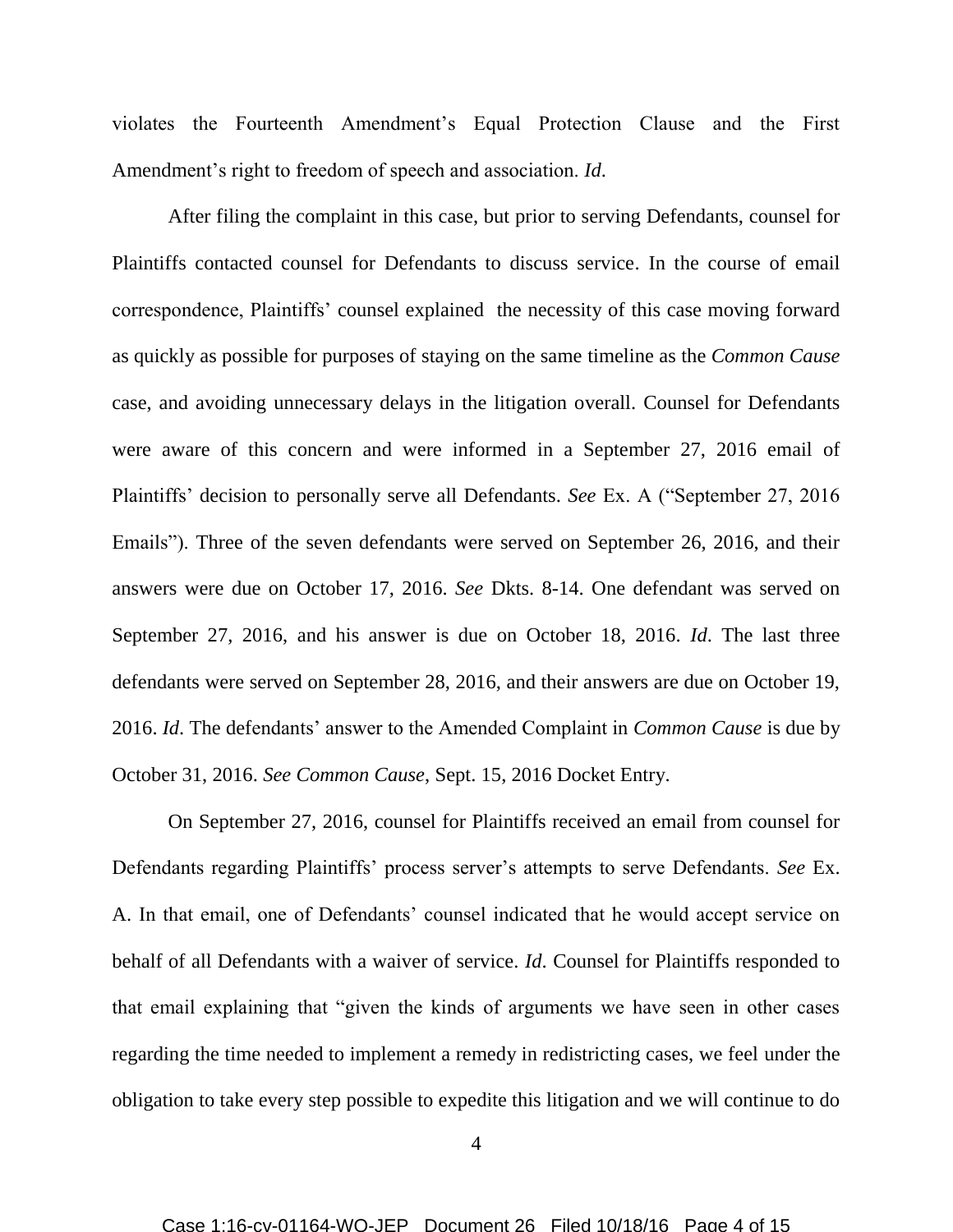so to the best of our abilities." *Id*. At that point, it was clear that Defendants' counsel could accept service on Defendants' behalf only if service was waived. After Representative Lewis was served at his home on the evening of September 27, 2016, on the following day counsel for Defendants eventually received authorization to accept service on behalf of the remaining individual defendants. *See* Ex. A.

As of September 27, 2016, Defendants' counsel was aware that the complaint had been filed and that Plaintiffs would personally serve each defendant. *See* Ex. A. They were also aware that in the absence of a waiver of service they had 21 days from the date of service to answer the complaint. *Id*. Nevertheless, Defendants filed their motion on October 12, 2016, less than a week before the first three answers were due, on Monday, October 17, 2016.

## **ARGUMENT**

Defendants' motion to extend time to answer to November 28, 2016 should be denied because (1) Plaintiffs have now commenced this action and have the right to choose the best method to serve Defendants; (2) in light of defense counsel's resourceswhich include private counsel who have submitted notices of appearance in this case (*see*  Dkts. 15-16, 22-24)- involvement in other litigation and the November 2016 General Election are not good cause to extend their time to answer by nearly six weeks; and (3) Defendants unreasonably delayed filing this motion until three business days prior to the first answer being due. Plaintiffs consent to extending the time for all Defendants to answer to October 31, 2016, the same day the defendants' answers are due in the related *Common Cause* case.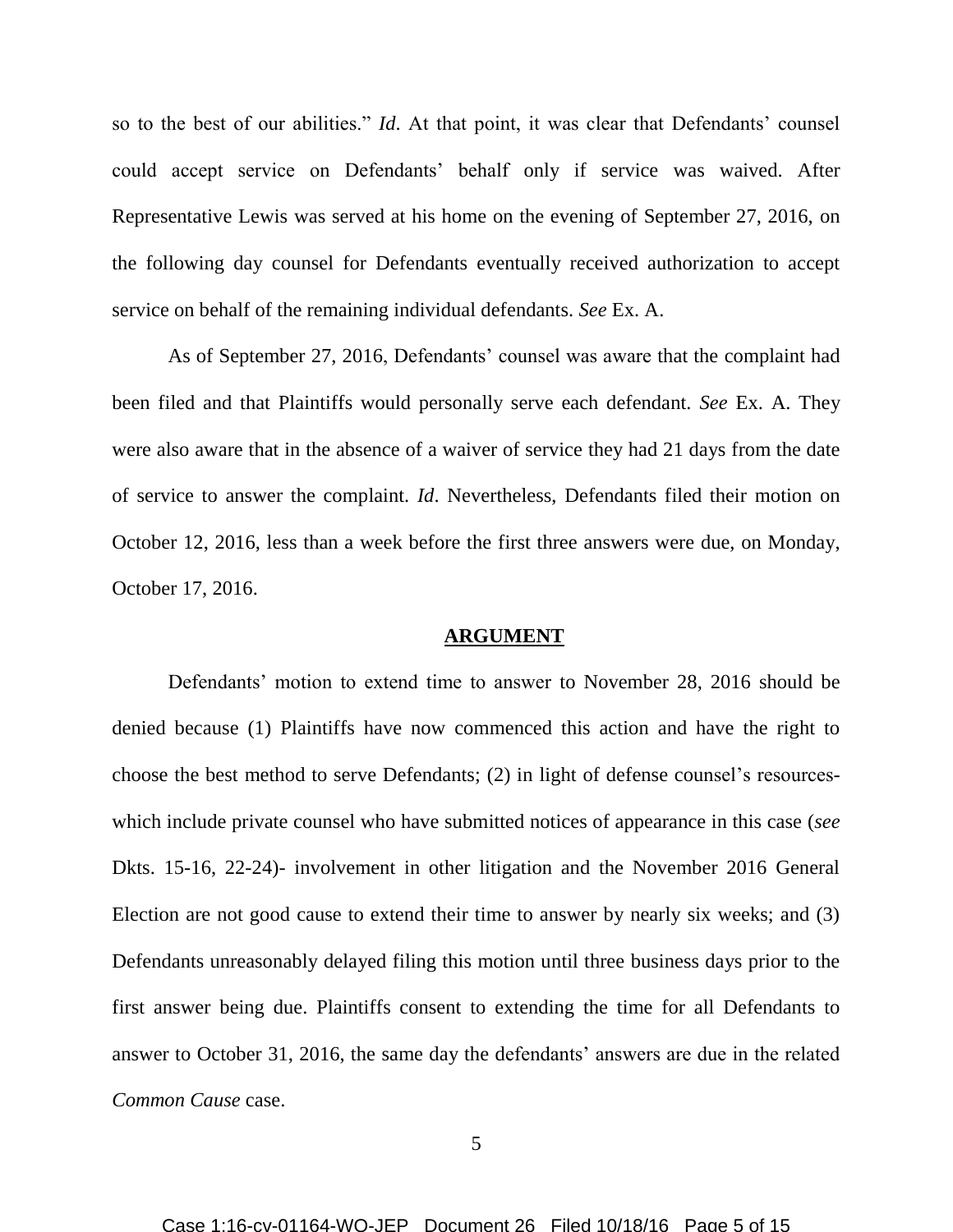Local Rule 6.1 requires that "all motions for an extension of time to perform an act

required or allowed to be done within a specified time must comply with Fed.R.Civ.P.

 $6(b)$ ." Fed. R. Civ. P. Rule  $6(b)(1)$  provides that:

When an act may or must be done within a specified time, the court may, for good cause, extend the time:

(A) with or without motion or notice if the court acts, or if a request is made, before the original time or its extension expires; or

(B) on motion made after the time has expired if the party failed to act because of excusable neglect.

*See* Fed. R. Civ. P. 6(b)(1).

While the applicable standard is not typically a demanding one, that does not mean extensions are automatic and can be granted without a proper showing of good cause. *See U.S. Home Corp. v. Settlers Crossing, LLC*, No. 8-1863, 2012 U.S. Dist. LEXIS 114444, \*54-\*56 (D. Md. Aug. 14, 2012) ("Although [movant] filed its motion before the original time for filing objections expired, it must nonetheless show 'good cause' for extending the deadline"). Here, where Plaintiffs will be unduly prejudiced by the delay extending the time to answer to November 28, 2016 would cause, this Court has the discretion to prevent such harm by extending the answer deadline to October 31, 2016 to coincide with the deadline to answer in *Common Cause*. *See Carefirst of Md., Inc. v. Carefirst Pregnacy Ctrs., Inc.*, 334 F.3d 390, 396 (4th Cir. Md. 2003) (a Rule 6(b)(1) motion is reviewed for abuse of discretion); *see also Jenkins v. Commonwealth Land Title Ins. Co.*, 95 F.3d 791, 795 (9th Cir. 1996) (district court did not abuse its discretion when making a decision regarding an enlargement of the time to answer). Importantly, Plaintiffs do not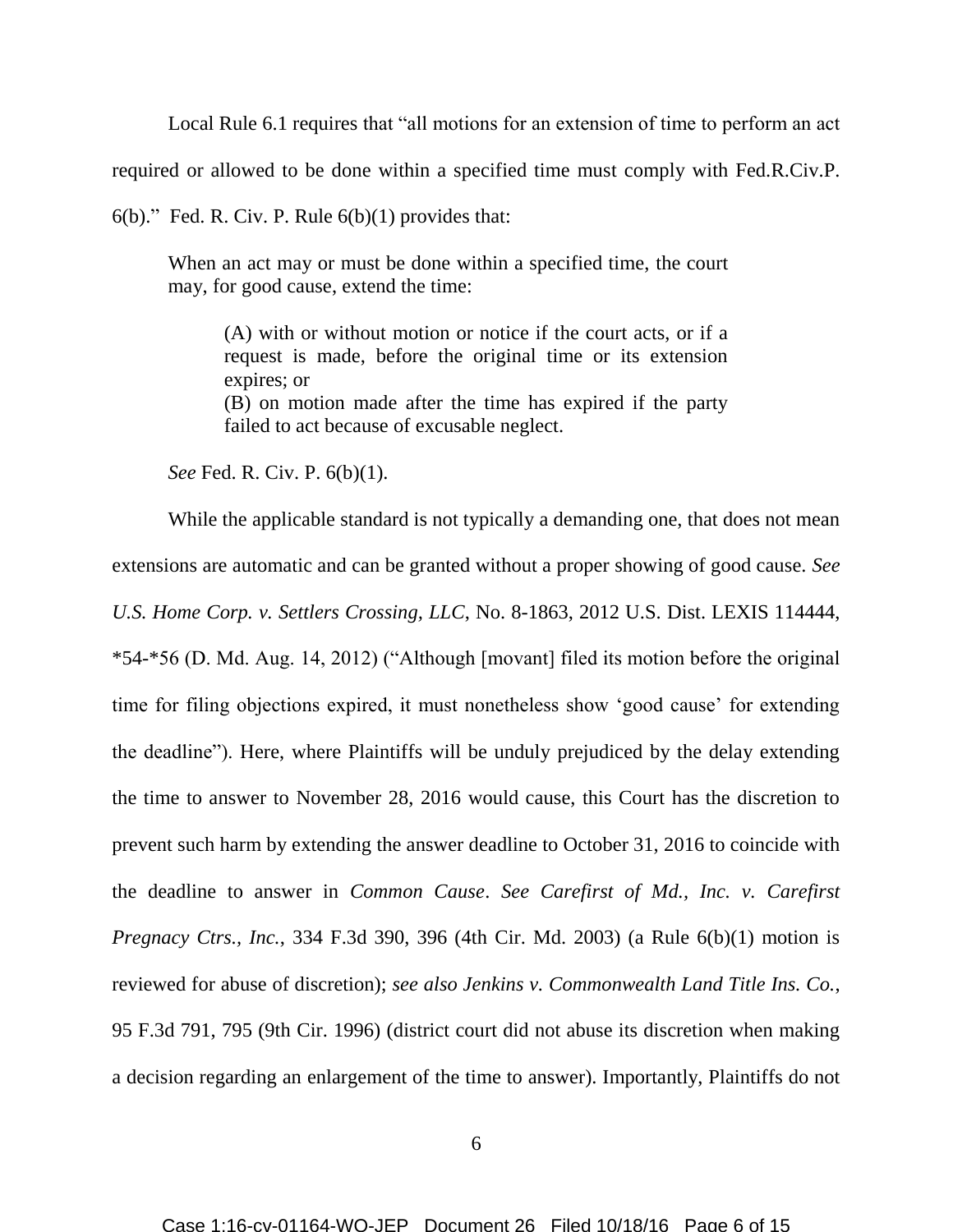object to *any* extension. Plaintiffs are merely objecting to a longer extension to November 28, 2016 that could cause significant delays in adjudicating this case and obtaining remedies if Plaintiffs' claims are successful.

# a. Defendants' Dissatisfaction With Being Personally Served is not Good Cause to Extend Their Time to Answer

Defendants' motion to extend mainly describes the process by which they were served and their disagreement with being personally served instead of being given the opportunity to waive service pursuant to Rule 4(d) of the Federal Rules of Civil Procedure, so they would have 60 days to answer instead of 21 days. *See* Mot. ¶¶ 1-11. Defendants fail to provide any precedent that supports their argument that a plaintiff's decision to personally serve a defendant instead of requesting a waiver of service establishes good cause to extend their time to answer. Indeed, pursuant to Fed.R.Civ.P. 4(e), a plaintiff has the option to serve a defendant by either (1) deliver[ing] "a copy of the summons and of the complaint to the individual personally or by leaving copies thereof at the individual's dwelling house or usual place of abode" or (2) following the state law rules for effecting service. Fed. R. Civ. P. 4(e); see also Moore v. Cox, 341 F. Supp. 2d 570 (M.D.N.C. 2004) (recognizing that a plaintiff can serve a defendant in any manner that "is within the rule."

l

<sup>&</sup>lt;sup>1</sup> The North Carolina Rules of Civil Procedure provide that individuals may be served by "mailing a copy of the summons and of the complaint, registered or certified mail, return receipt requested, addressed to the party to be served, and delivering to the addressee." N.C. R. Civ. P. 4(j)(1)(c).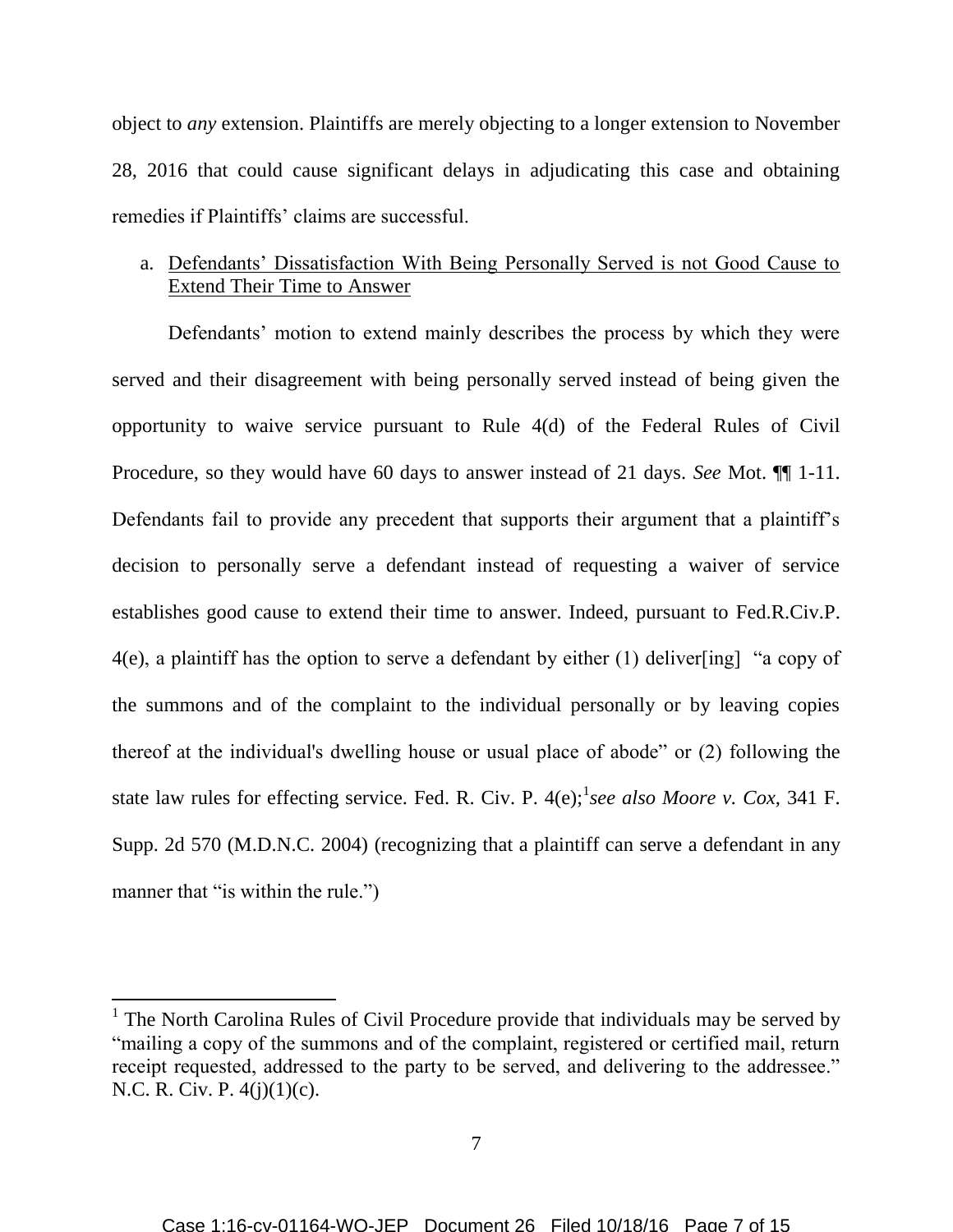A plaintiff does not have a duty to request a waiver of service. Instead, if a plaintiff chooses to request a waiver of service, then a defendant, in certain circumstances, has a duty to avoid unnecessary expenses of serving the summons. Fed. R. Civ. P. 4(d); *see also Justice v. White*, No. 5:13-CV-548, 2014 U.S. Dist. LEXIS 16345, \*17 (E.D.N.C. Feb. 10, 2014) ("Rule 4 imposes a duty of reimbursement only on certain types of defendants who must avoid unnecessary expenses by return of a waiver.") In other words, requesting a waiver of service pursuant to Rule 4(d) is an option for plaintiffs, not a requirement. Therefore, the fact that Plaintiffs chose to personally serve Defendants does not automatically entitle Defendants to an extension of time to answer especially when, as discussed below, Defendants fail to establish good cause for such an extension.

Defendants noted that this action was filed over seven months after the 2016 plan was enacted. However, even though the 2016 plan was enacted by the North Carolina General Assembly on February 19, 2016, the 2016 plan did not receive the required approval of the Court until June 2, 2016. See Ex. B ("June 2, 2016 Order in *Harris v. McCrory*, No. 1:13-cv-949"). Moreover, the amount of time it takes a plaintiff to file an action is irrelevant to the form of service chosen and the corresponding deadlines to answer that follow.

It is important that this case proceed on a timeline similar to that in *Common Cause* to avoid unreasonable delays. The cases will likely be consolidated and should move forward with similar discovery and trial dates. If Defendants were allowed to extend their time to answer until November 28, 2016, it is possible that discovery and

<sup>8</sup>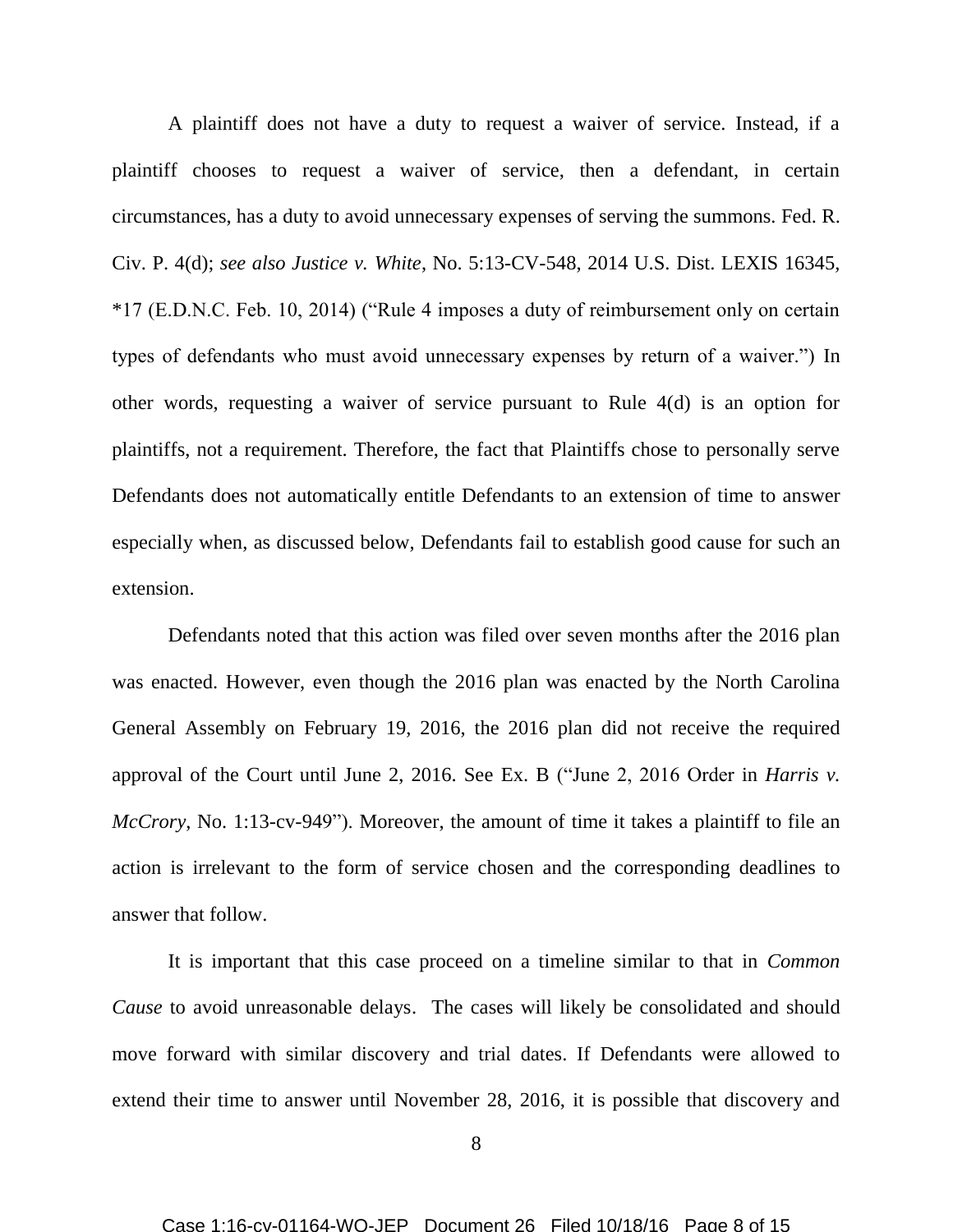trial deadlines in this case will be set at dates later than those in the *Common Cause* case, which will make it difficult for this Court to consolidate the two cases. When, as in this instance, there are two cases with similar questions of law and fact, it is in the best interests of judicial economy and efficiency to keep the cases on the same timeline for ultimate consolidation. *See, e.g., Walter E. Heller & Co. v. Tuscarora Cotton Mill*, 1974 U.S. Dist. LEXIS 13035, \*5 (M.D.N.C. Mar. 29, 1974) (refusing to try an issue regarding ownership at separate trials because it "would unduly protract th[e] litigation" and denying the motion to separate was in "the interests of judicial economy and efficiency"). Moreover, extending the deadline to November 28, 2016 would irreparably prejudice Plaintiffs because, if Plaintiffs' claims are successful on the merits, a delay in answering could cause a delay in implementing a remedy. This could result in a delay in drawing new maps prior to the 2018 midterm elections, which would unnecessarily continue to violate Plaintiffs' rights.

# b. Defendants' Involvement in Other Litigation and Election Related Matters is Not Good Cause to Extend Their Time to Answer

Defendants' argue that they need an additional six weeks to answer because they are "currently involved in numerous matters related to the 2016 General Election" and "are engaged in other election-related litigation, including another action that challenges the 2016 congressional redistricting plan on grounds of partisan gerrymandering." *See*  Mot. ¶ 12. In fact, their involvement in the *Common Cause* case actually facilitates filing an answer in this case.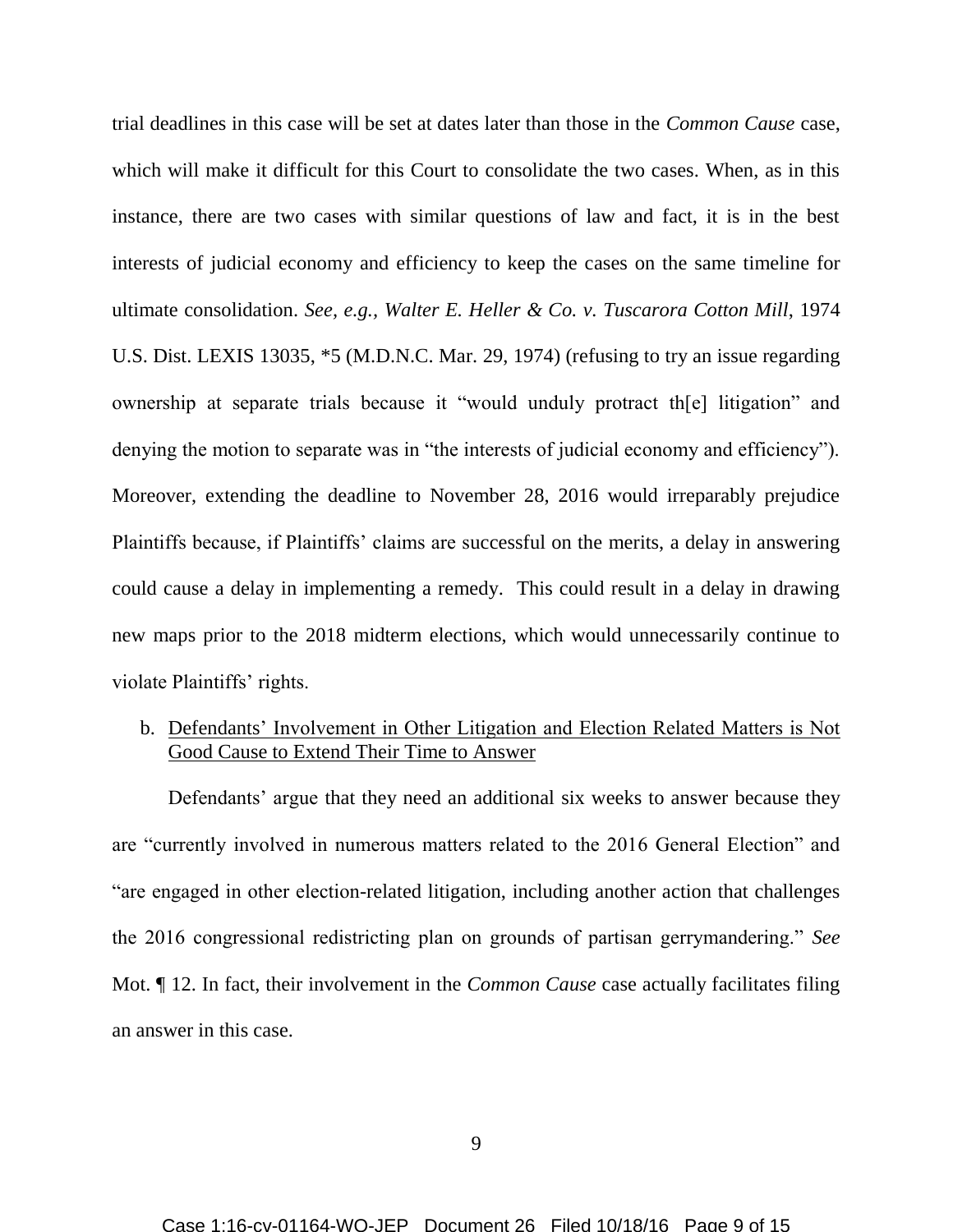Defendants fail to provide any precedent or procedural rule that would support granting an extension of time to answer because Defendants and defense counsel are busy with other matters. Importantly, this is not a case where Defendants have to engage in extensive research or conduct an investigation to answer the allegations in the complaint. The factual allegations are indeed very similar to those in the *Common Cause* complaint, and any allegations they may not have information about at this time can be denied upon information and belief. Responding to the allegations does not require interviewing witnesses for additional information. Instead, the factual allegations are primarily about the legislative process and statements made during that process, which Defendants themselves directed and made. For instance, the complaints in this case and in *Common*  Cause both cite to the "Partisan Advantage" criteria used to create the 2016 plan (*see* Dkt. 1; *see also Common Cause*, Dkt. 1), and both complaints also cite various statements made by Representative Lewis, such as "I acknowledge freely that this would be a political gerrymander, which is not against the law." *Id*. Other allegations are based on the data the General Assembly provided to support the 2016 plan.

Additionally, in light of defense counsel's resources, which include private counsel who have submitted notices of appearance in this case, s*ee* Dkts. 15-16, 22-24— Defendants and their counsel's involvement in other litigation and election matters does not establish good cause to extend their time to answer. *See Stonkus v. Brockton Sch. Dep't*, 322 F.2d 97, 101 (1st Cir. 2003) (recognizing that "most attorneys are busy most of the time and they must organize their work so as to be able to meet the time requirements of matters they are handling or suffer the consequences"); *see also*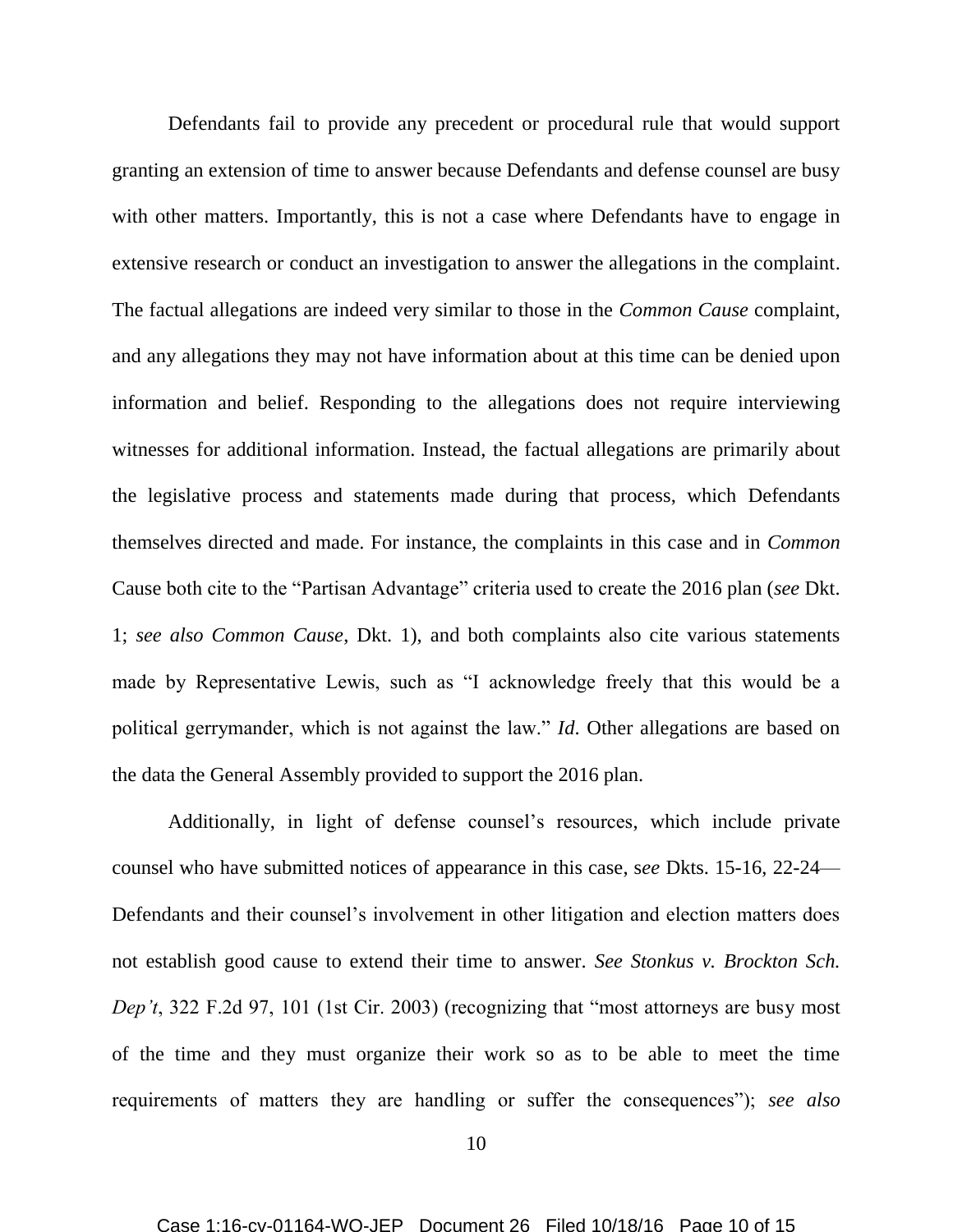*Symbionics Inc. v. Ortlieb*, 432 F. App'x 216, 219 (4th Cir. 2011) (finding "nothing extraordinary or unusual about counsel's calendaring error that should relieve [the party] of its duty to comply with the time limit"). Counsel being busy does not meet the excusable neglect standard under Rule 6(b)(2). *See McLaughlin v. LaGrange*, 662 F.2d 1385, 1387 (11th Cir. 1981) ("Appellants' motion for additional time to respond [to a summary judgment motion] was filed four days late. It asserts as 'excusable neglect' only that appellants' counsel is a solo practitioner and was engaged in the preparation of other cases. The fact that counsel has a busy practice does not establish 'excusable neglect' under Rule  $6(b)(2)$ ."

Although Rule  $6(b)(1)$  is at issue in this case, the rationale applied to Rule  $6(b)(2)$ sheds light on how the good cause standard should be interpreted under Rule 6(b)(1). Here, Defendants' vague assertions of involvement in other litigation and election related matters does not meet the good cause standard to warrant extending Defendants' time to answer by an additional six weeks. Moreover, based on Defendants' argument, if there was good cause to extend the time to answer, Defendants would have filed this motion sooner to ensure that that the court would have time to in fact issue an order granting an extension prior to the October 17, 2016 deadline to file three of the seven defendants' answers. Therefore, Defendants have failed to demonstrate that being busy establishes good cause to extend their time to answer to November 28, 2016.

# c. Defendants' Motion Should be Denied Because, Under the Circumstances, Defendants Unreasonably Delayed Filing the Motion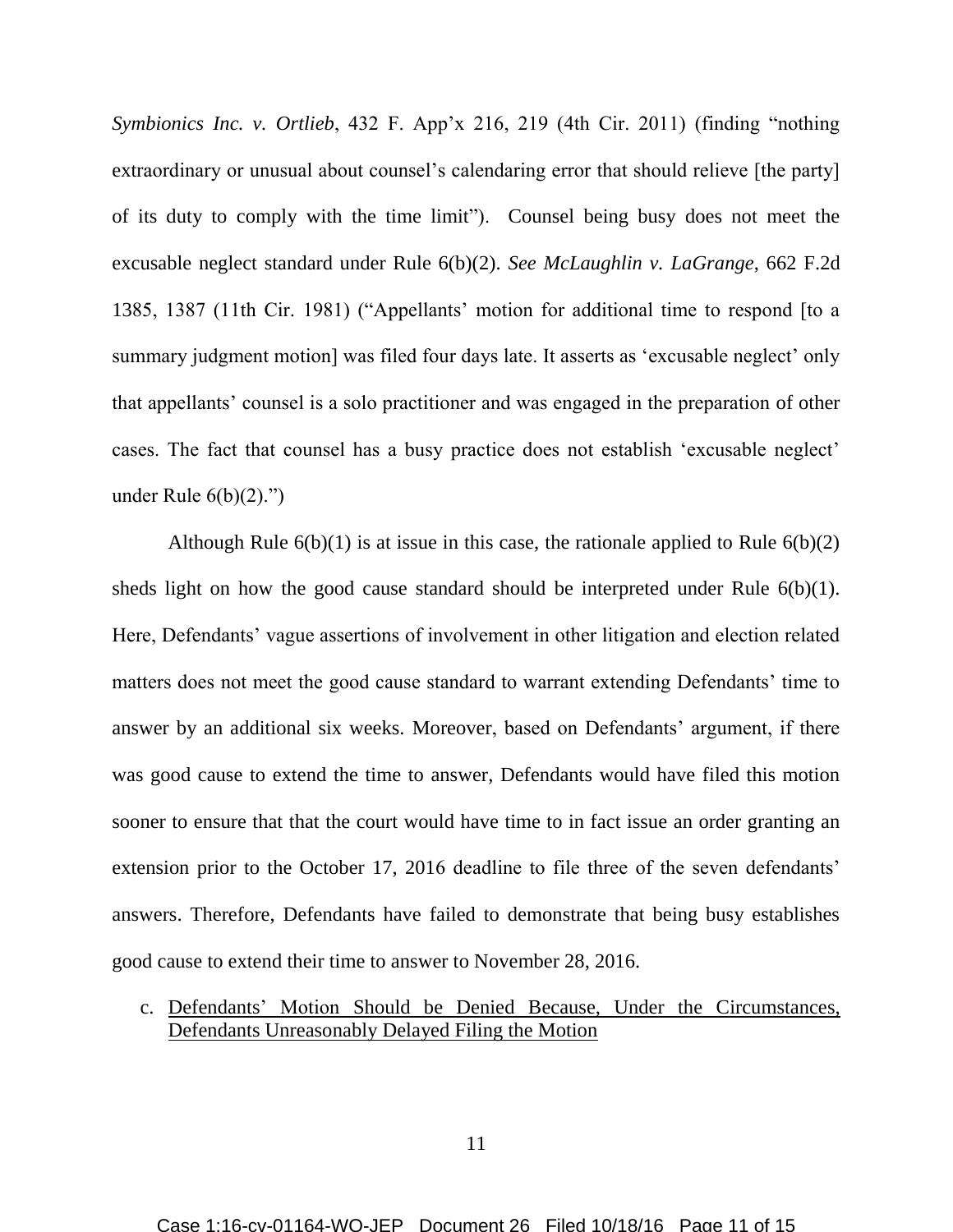This Court has denied motions for extension of time to act when a movant unreasonably delays filing the motion. *See United States ex rel. Rodgers Excavating v. Swamp*, No. 1:15-CV-482, 2016 U.S. Dist. LEXIS 131275, \*12 (M.D.N.C. Sept. 26, 2016) (holding that "unreasonable delay in presenting the extension motion [to extend expert and supplemental disclosure deadlines] further counsels against finding that [the movant] acted with diligence regarding the proposed belated disclosures. Put simply, [the movant] has not established 'good cause'"). This Court's rules also require, in the discovery context, that a party requesting an extension "must set forth good cause justifying the additional time and [the extension] will be granted or approved only upon a showing that the parties have diligently pursued discovery." LR 26.1(d).

The diligent pursuit requirement in the discovery context provides guidance in this context where Defendants' delay in filing their motion, under the circumstances, is unreasonable and Defendants' September 27, 2016 email noting that "if plaintiffs insist on attempting to serve defendants personally, then we will move for an extension of time to answer or otherwise respond" demonstrates that Defendants never intended to diligently pursue, or make a good faith effort, to answer within the 21-day time frame, and in fact have not made any efforts to do so. *See* Ex. A. Assuming that Defendants first became aware of service on September 27, 2016, they waited 16 days, out of the 21 days they have to answer, to file this motion. Under these circumstances, if there was good cause to extend Defendants' time to answer, Defendants should have filed their motion sooner- not five days before three of the answers are due. Defendants' lack of diligence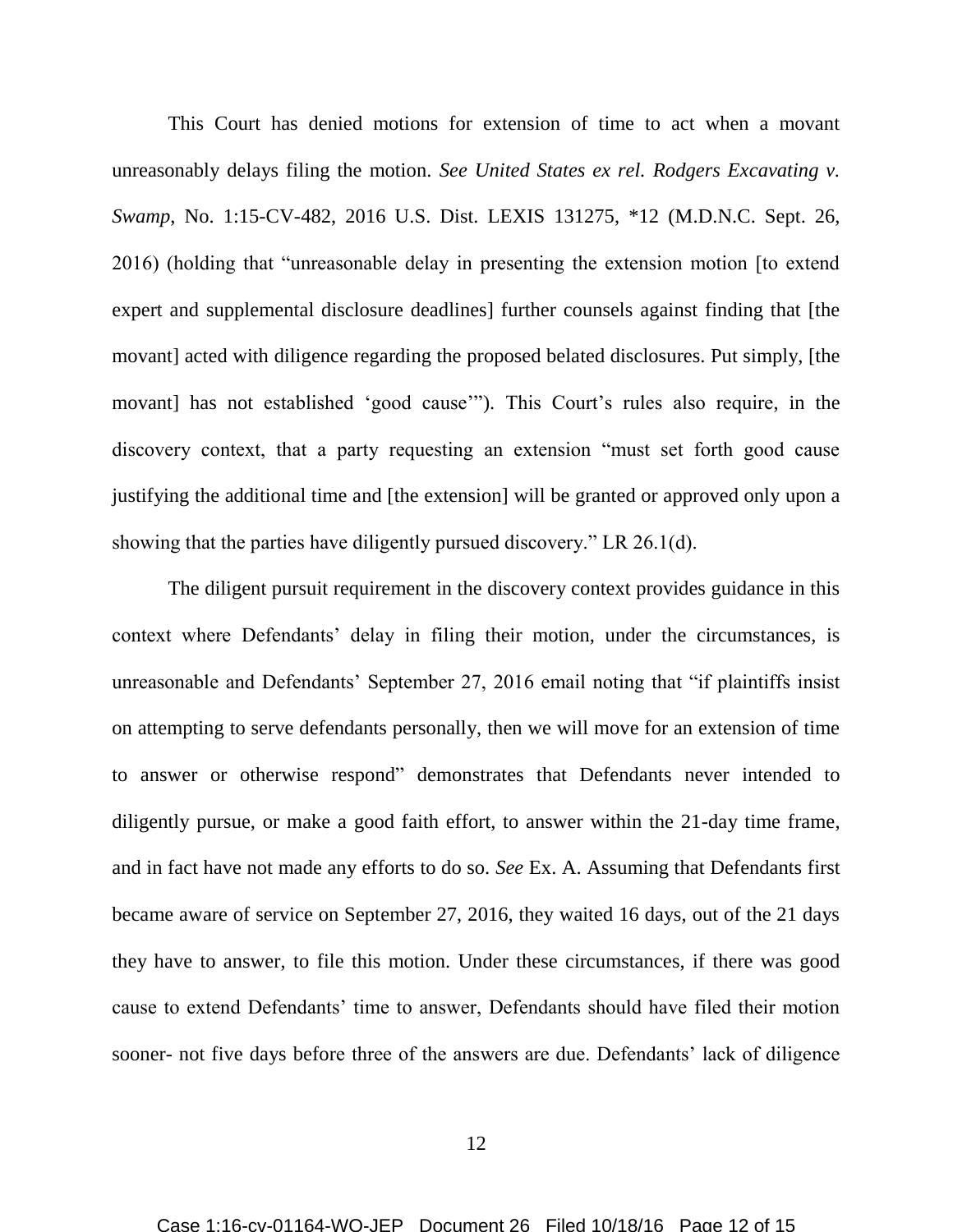and good faith effort requires this Court to deny Defendants' delayed motion to extend their time to answer to November 28, 2016.

## **CONCLUSION**

For the foregoing reasons, Plaintiffs respectfully request that this Court deny Defendants' Motion for Extension of Time to extend the time for Defendants to answer to November 28, 2016. In the alternative, Plaintiffs consent to extending the deadline for all Defendants' answer to October 31, 2016.

This the 18th day of October 2016.

/s/ Anita S. Earls Anita S. Earls (State Bar # 15597) Allison J. Riggs (State Bar # 40028) Emily Seawell (State Bar # 50207) Southern Coalition for Social Justice [anitaearls@southerncoalition.org](mailto:anitaearls@southerncoalition.org) [allisonriggs@southerncoalition.org](mailto:allisonriggs@southerncoalition.org) emilyseawell@southerncoalition.org 1415 Highway 54, Suite 101 Durham, NC 27707 Telephone: 919-323-3380 ext. 115 Facsimile: 919-323-3942 Counsel for All Plaintiffs

/s/ J. Gerald Hebert J. Gerald Hebert\*<sup>2</sup> Ruth Greenwood\* Annabelle Harless\* Danielle Lang\* Campaign Legal Center 1411 K Street NW, Suite 1400 Washington, DC 20005 (202) 736-2200 [ghebert@campaignlegalcenter.org](mailto:ghebert@campaignlegalcenter.org)

 $\overline{\phantom{a}}$ 

Appearing pursuant to Local Rule  $83.1(d)$ .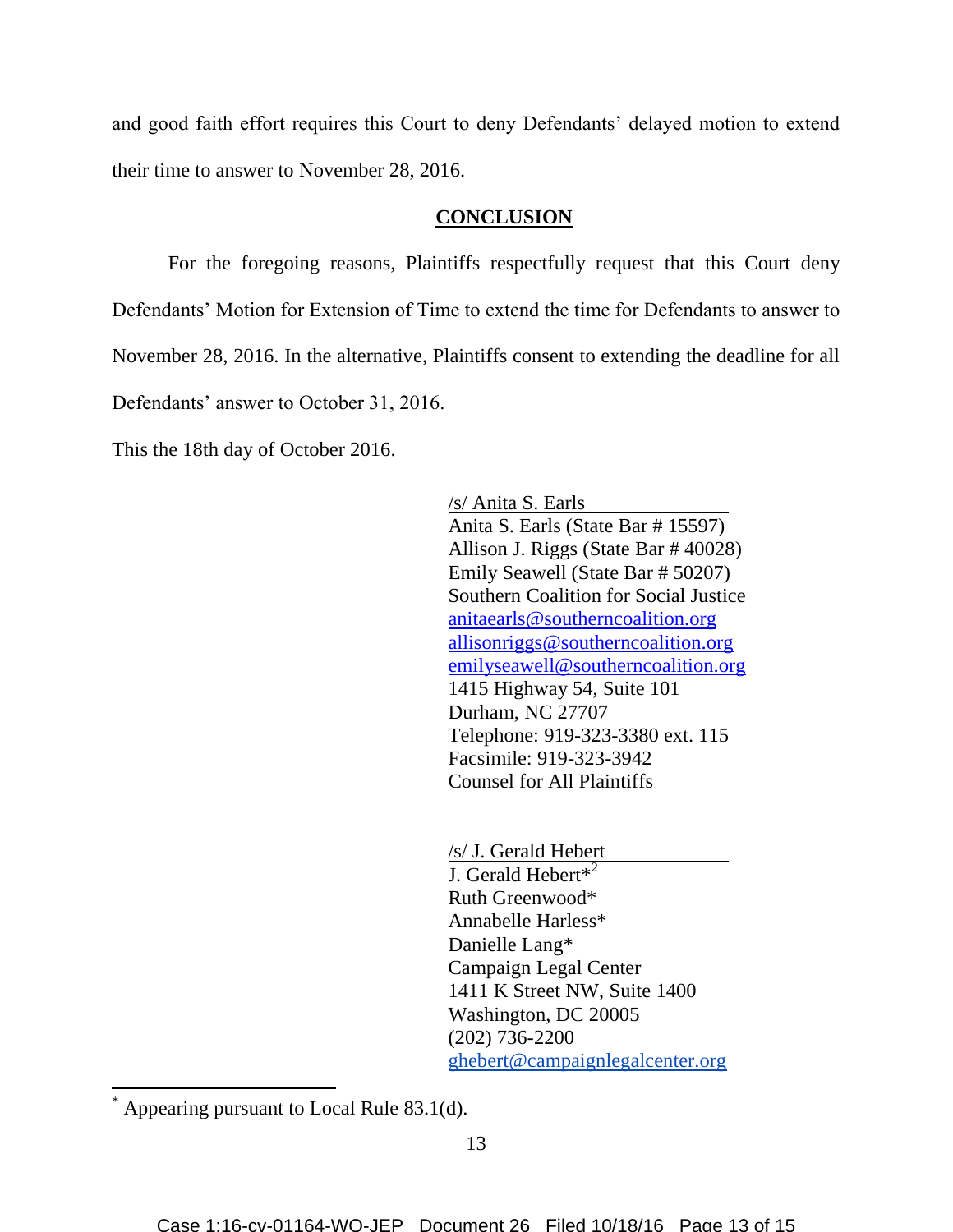[rgreenwood@campaignlegalcenter.org](mailto:rgreenwood@campaignlegalcenter.org) [aharless@campaignlegalcenter.org](mailto:aharless@campaignlegalcenter.org) [dlang@campaignlegalcenter.org](mailto:dlang@campaignlegalcenter.org)

/s/ Nicholas O. Stephanopoulos Nicholas O. Stephanopoulos\* University of Chicago Law School 1111 E 60th St. Chicago, IL 60637 (773) 702-4226 [nsteph@uchicago.edu](mailto:nsteph@uchicago.edu)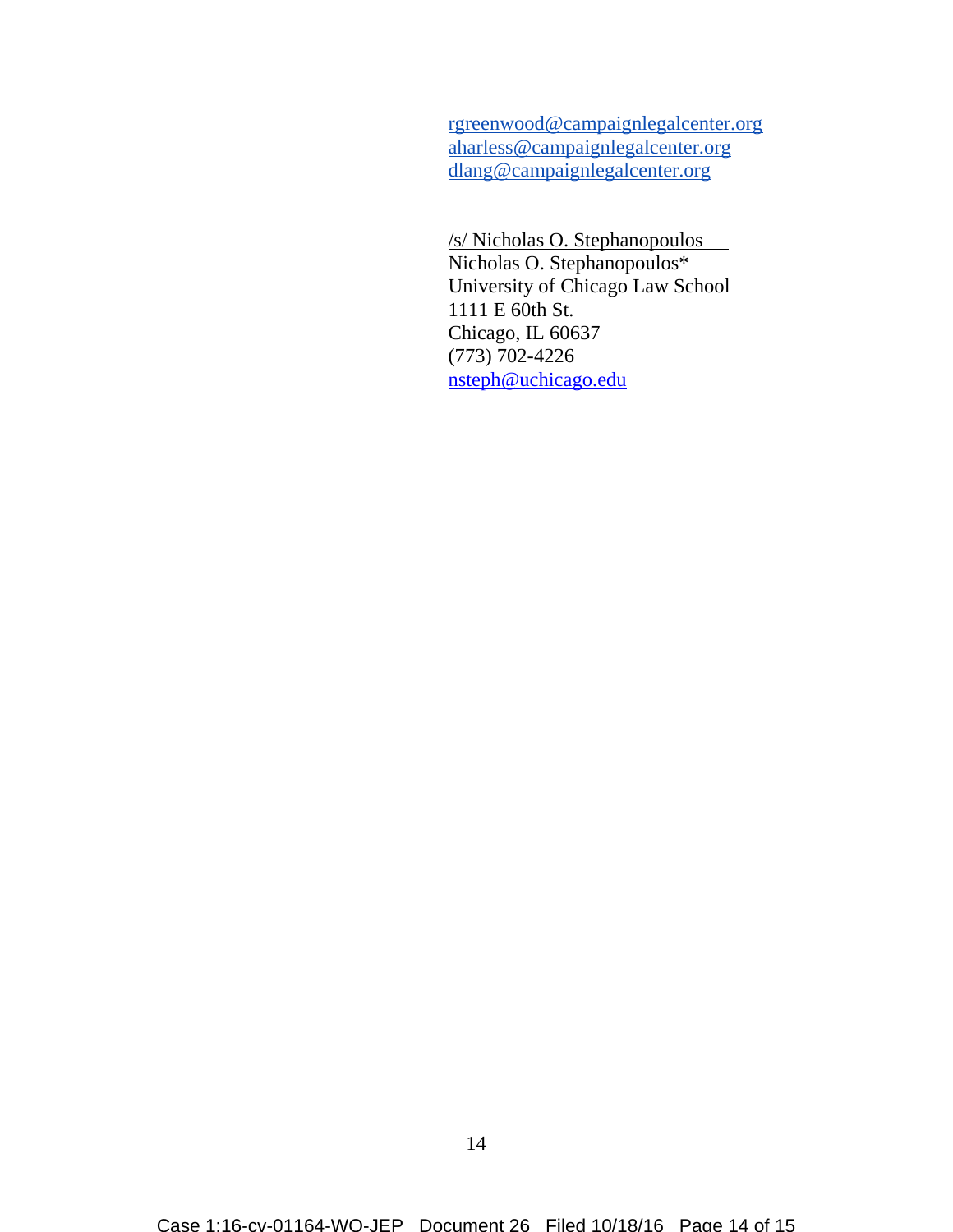## **CERTIFICATE OF SERVICE**

I CERTIFY that on October 18, 2016, I served the foregoing **PLAINTIFFS' RESPONSE IN OPPOSITION TO DEFENDANTS' MOTION FOR EXTENSION OF TIME** with the Clerk of Court using the CM/ECF system in case No. 1:16-cv-1164, which on the same day sent notification of the filing to the following:

Alexander McC. Peters Special Deputy Attorney General James Bernier, Jr. Office of the Attorney General P.O. Box 629 Raleigh, NC 27602 [apeters@ncdoj.gov](mailto:apeters@ncdoj.gov) jbernier@ncdoj.gov

*Counsel for Defendants*

Thomas A. Farr Phillip J. Strach Michael D. McKnight Ogletree Deakins Nash Smoak & Stewart, P.C. 4208 Six Forks Road, Suite 1100 Raleigh, NC 27602 thomas.farr@ogletreedeakins.com phillip.strach@ogletreedeakins.com michael.mcknight@ogletreedeakins.com

This the 18th day of October, 2016.

*Counsel for Defendants*

Respectfully submitted,

/s/ Anita S. Earls Anita S. Earls

*Counsel for All Plaintiffs*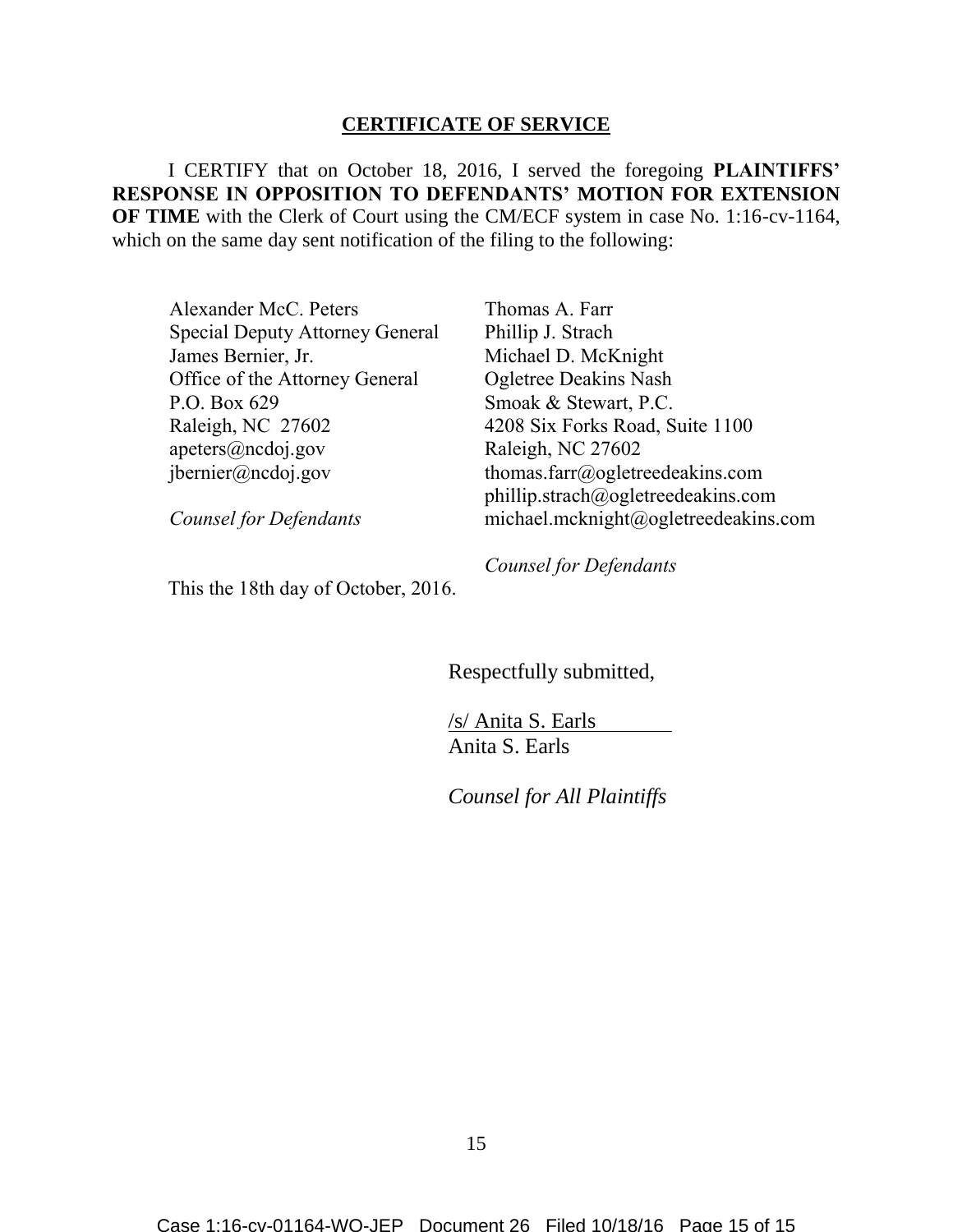# EXHIBIT A

("September 27-28, 2016 Emails")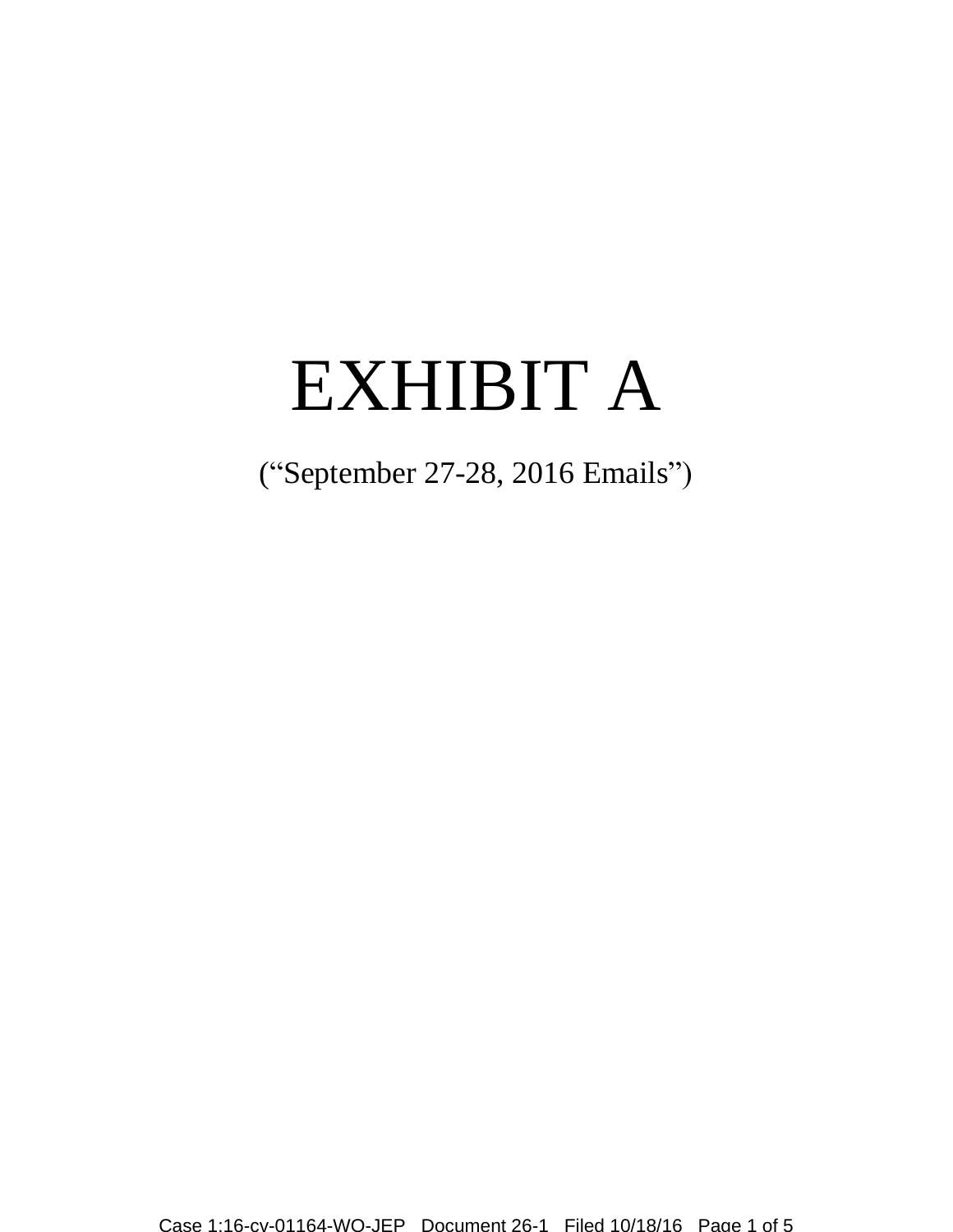# RE: New Congressional Redistricting Lawsuit

DA

↓ Reply all | ∨

ė

Peters, Alec <apeters@ncdoj.gov> Wed 9/28, 8:38 AM Anita Earls; Alesha Brown; Bernier, James <jbernier@ncdoj.gov> &

Inbox

You forwarded this message on 9/28/2016 9:07 AM

Anita, this morning I received authorization to accept service for Speaker Moore. So, I can accept for the three remaining defendants who haven't been served.

Thanks.

 $-$  Alec

From: Anita Earls [mailto:AnitaEarls@southerncoalition.org] Sent: Tuesday, September 27, 2016 10:05 PM To: Alesha Brown; Peters, Alec Cc: Bernier, James Subject: RE: New Congressional Redistricting Lawsuit

Alec,

Also, just to confirm, the process server left the papers with Representative Lewis' wife. Alesha also instructed him to hold off on attempting service on any other legislative defendants. Thank you, Anita

From: Alesha Brown Sent: Tuesday, September 27, 2016 10:01 PM To: Anita Earls; Peters, Alec Cc: Bernier, James Subject: Re: New Congressional Redistricting Lawsuit

 $\frac{1}{2}$  Reply all  $\vert \vee \vert$ 而 Delete Junk  $| \vee$  $\bullet$   $\bullet$   $\bullet$ 

I just spoke with our process server and he indicated that Rep. Lewis was served tonight as well.

| Alesha<br>$\cdots$<br>.                                                                                                                                                                         |
|-------------------------------------------------------------------------------------------------------------------------------------------------------------------------------------------------|
| <b>From:</b> Anita Earls<br>Sent: Tuesday, September 27, 2016 9:56:17 PM<br>To: Peters, Alec<br>Cc: Bernier, James; Alesha Brown<br><b>Subject: RE: New Congressional Redistricting Lawsuit</b> |
|                                                                                                                                                                                                 |

X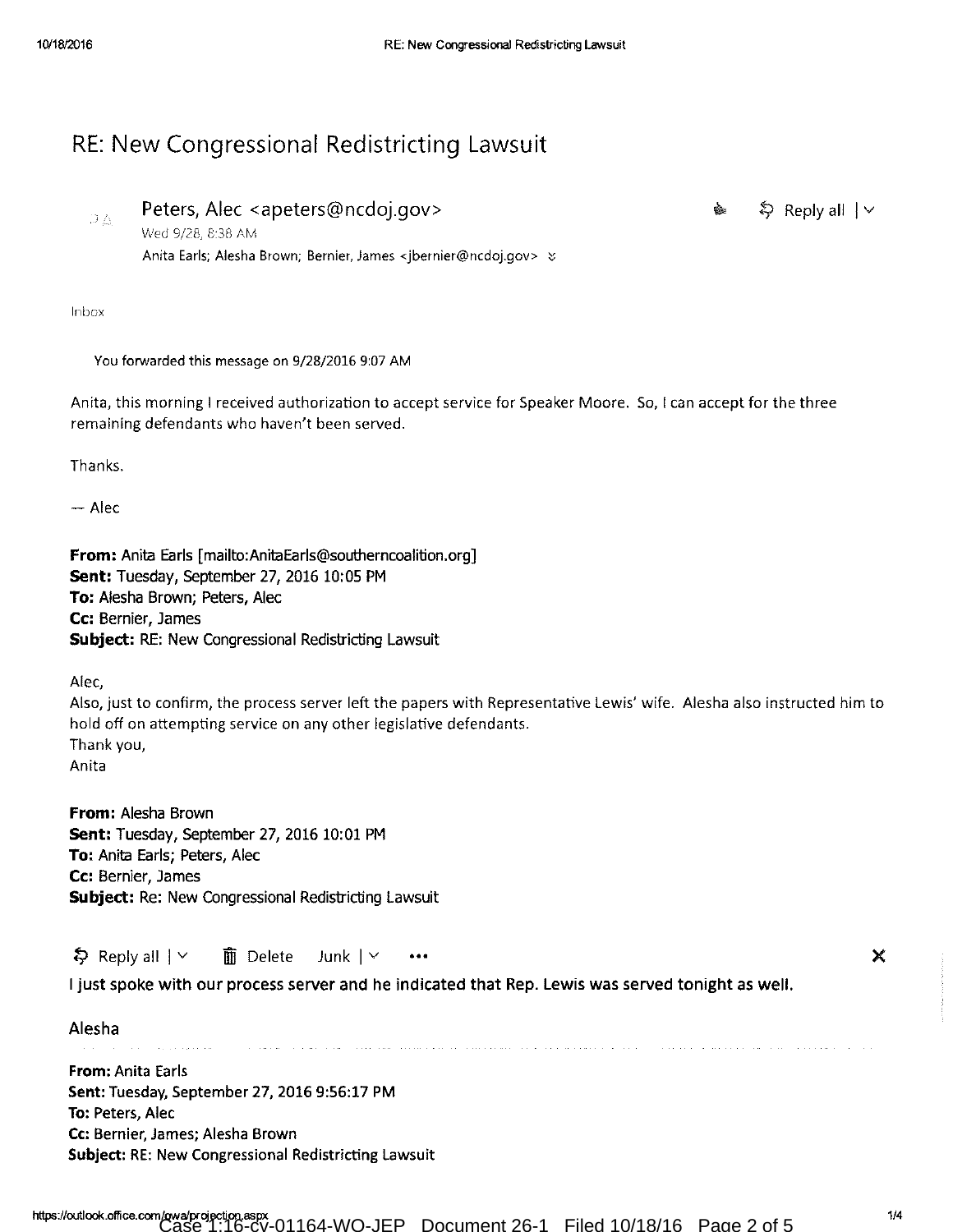### 10/18/2016

Dear Alec,

Thank you for this clarification. We are again constrained by the Federal Rules of Civil Procedure which do not authorize us to serve a party by leaving the documents at their offices or place of business. Given your efforts to be authorized to accept personal service, rather than simply to waive service, I will instruct our process server to not serve the remaining three defendants at home and will await further communication from you regarding Representative Moore and Representative Lewis. It may be that a second legislative defendant was also served this evening, before I received this email. I just don't know for certain. I will call and email our process server now to relay this information.

We did not know how long it might take to achieve personal service and, as I said before, we considered it important to move forward as expeditiously as possible to preserve our clients' rights. I did not realize you were seeking authorization for personal service, had you asked for a period of time to do that, I certainly would have accommodated that request. We meant no disrespect to you or your clients.

Sincerely, Anita

From: Peters, Alec [mailto:apeters@ncdoj.gov] Sent: Tuesday, September 27, 2016 9:45 PM To: Anita Earls Cc: Bernier, James; Alesha Brown **Subject:** Re: New Congressional Redistricting Lawsuit

Anita,

Late this afternoon, I received authorization to accept service on behalf of Sen. Berger and Sen. Rucho. I'm awaiting word on Rep. Moore and Rep. Lewis. Unfortunately, I was tied up late this afternoon and earlier this evening and wasn't able to get word to you, and I've learned that Sen. Berger was served at home about a half hour ago. Given that he and the other legislators were sued in their official capacity, I must pass along our feeling that it is unnecessary and inappropriate to serve them at home rather than at their offices.

I understand your desire not to delay matters in a way that you believe is unnecessary or not in your clients' best interest, but I would point out that this lawsuit, which challenges districts enacted seven months ago, was filed last week. You did not contact me about the lawsuit until yesterday, and your message gave no indication that you intended to serve immediately. As soon as I got your message, I set about inquiring from my clients whether I had authorization to waive service, and I contacted you first thing this morning, only to learn that you had already sent a process server to our office and to the State Board of Elections yesterday, and that a process server was at the General Assembly this morning. After your email below, I again set about up find out if I had authority to accept service on behalf of the remaining defendants. I do not think it was unreasonable for me to expect that since you offered the option of me accepting service on their behalf, I would have an opportunity of at least 24 hours to arrange that.

I would ask that you not serve any of the remaining three defendants at home. As I said above, I'm authorized to

 $\frac{1}{2}$  Reply all  $\vert \vee \vert$  $\overline{\overline{\mathbb{m}}}$  Delete Junk  $\vert \vee$ 

Thank you, and please let me know if you have any questions.

 $-$  Alec

On Sep 27, 2016, at 11:27 AM, Anita Earls <AnitaEarls@southerncoalition.org> wrote:

Dear Alec.

Thank you for your email. We are obviously concerned about moving as quickly as possible so that this case, which has been assigned to the same Judge as the Common Cause, et al. v. Rucho lawsuit filed earlier, remains on the same track time-wise and does not occasion any delay in the litigation overall. It ×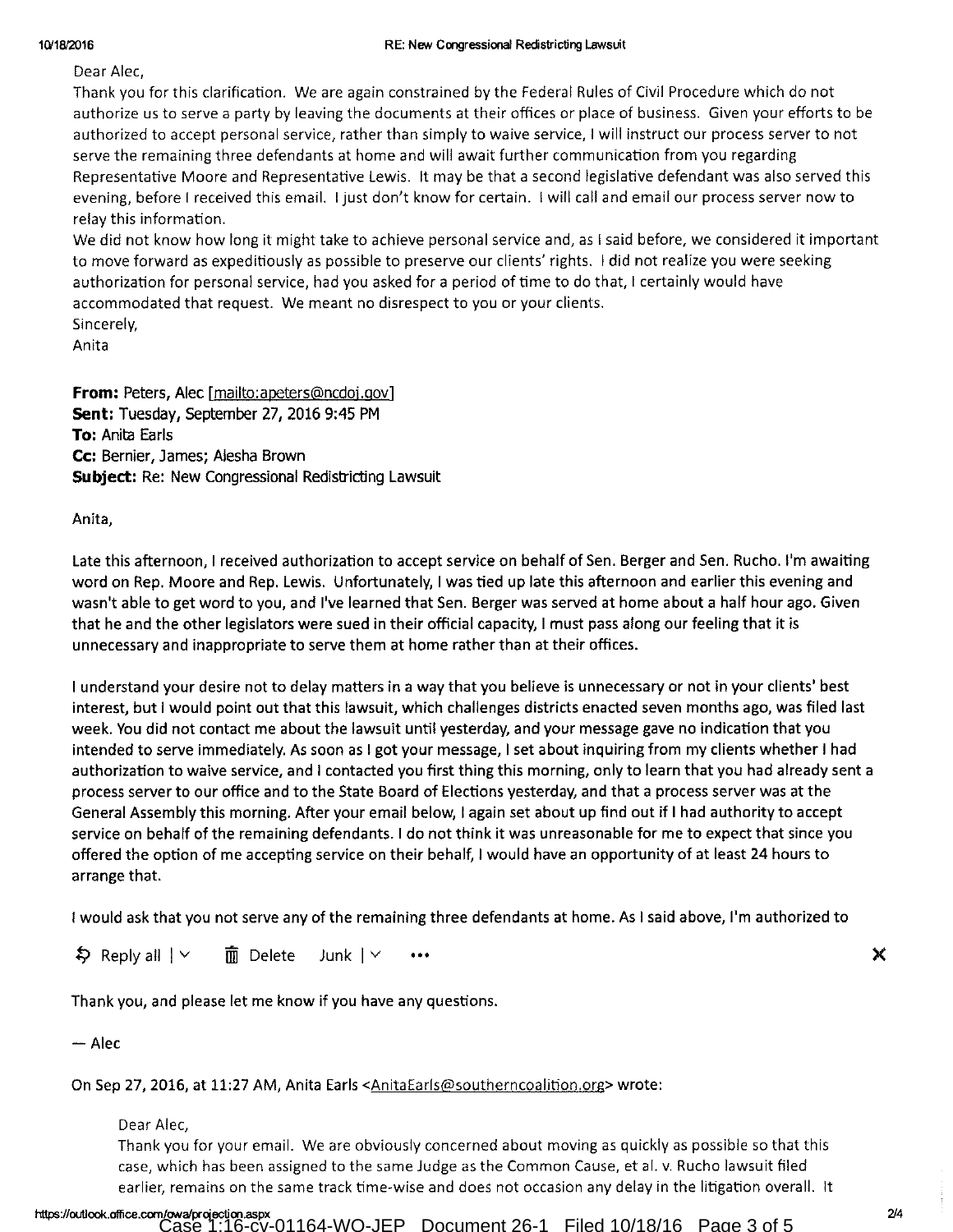### RE: New Congressional Redistricting Lawsuit

is my understanding that there is an October 31<sup>st</sup> deadline for answering the amended complaint in that case. Given the kinds of arguments we have seen in other cases regarding the time needed to implement a remedy in redistricting cases, we feel under the obligation to take every step possible to expedite this litigation and we will continue to do so to the best of our abilities. I realize the court may grant you an extension of time to answer the complaint, but that is beyond our control. At this point, we can seek to expedite the case by obtaining personal service and we have no alternative but to pursue that course. I do not read Rule 4(d) to require plaintiffs to request a waiver of service of a summons and complaint.

I assure you we would prefer not to have to obtain personal service of the individual legislators, but we have no choice unless they authorize you or other counsel to accept personal service on their behalf. Please let me know if you have any questions. Thank you, Anita

Anita S. Earls **Executive Director** Southern Coalition for Social Justice 1415 West Highway 54, Suite 101 Durham, N.C. 27707 919-794-4198 (direct dial) 919-323-3942 (fax) www.southerncoalition.org

**From:** Peters, Alec [mailto:apeters@ncdoj.gov] Sent: Tuesday, September 27, 2016 10:31 AM To: Anita Earls Cc: Bernier, James **Subject:** New Congressional Redistricting Lawsuit

Anita,

I have been told that a process server was at the legislature this morning attempting to serve one or more of the defendants in the new LWV lawsuit, so I wanted to confirm in writing what stated in the voicemail I left earlier this morning. I am authorized to waive service for all of the defendants pursuant to Rule 4(d). If you'll forward the waiver papers to me, I'll be glad to sign and return them.

If plaintiffs insist on attempting to serve the defendants personally, then we will move for an extension of time to answer or otherwise respond, and we will note in that motion that the defendants promptly

 $\frac{1}{2}$  Reply all  $\vert \vee \vert$  $\overline{\mathbb{m}}$  Delete Junk | Y

Thanks, and please let me know if you have any questions.

Best regards, Alec

<image001.jpg>

Alexander McC. Peters Senior Deputy Attorney General

 $3/4$ 

×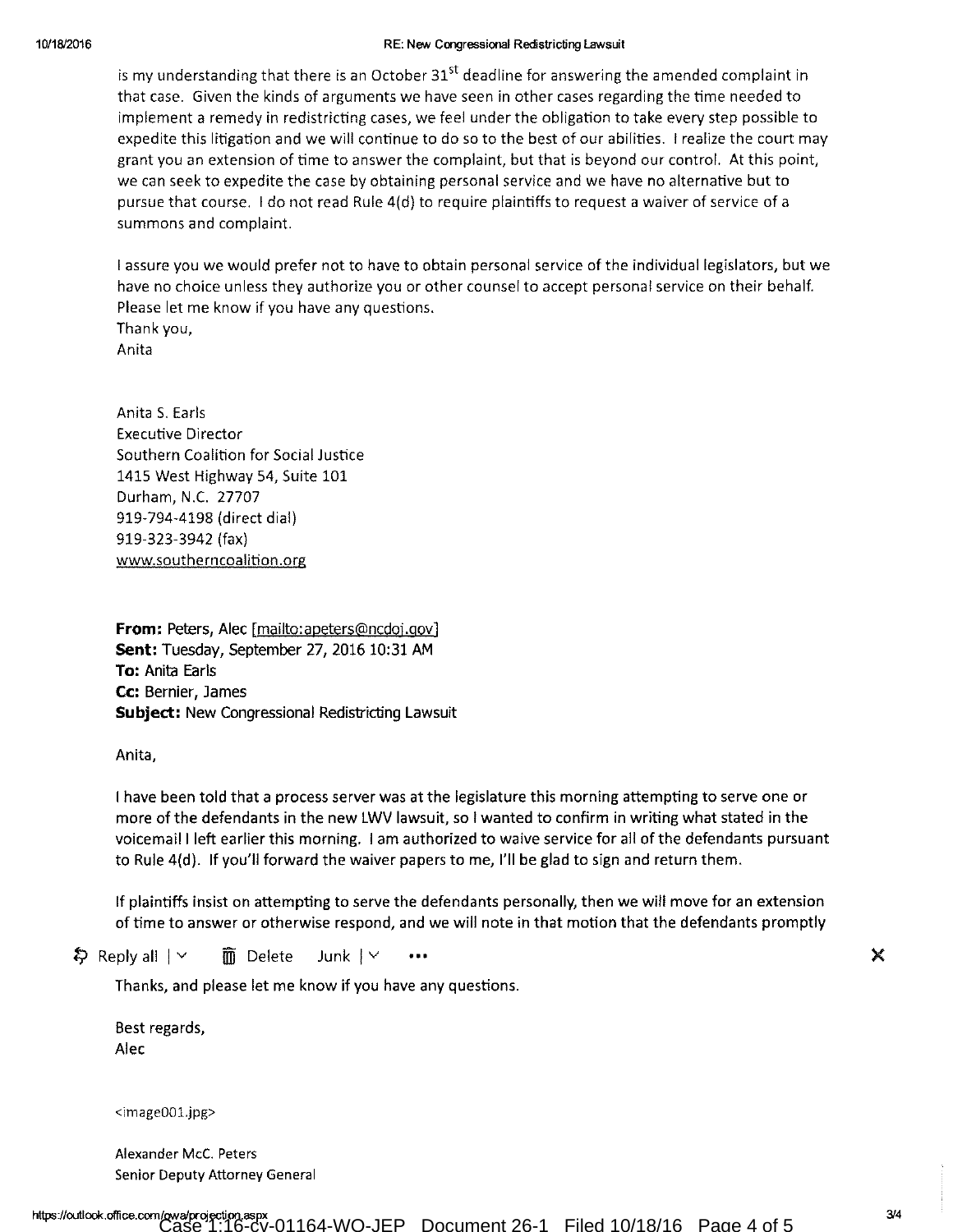## 10/18/2016

### RE: New Congressional Redistricting Lawsuit

North Carolina Department of Justice P.O. Box 629 Raleigh, North Carolina 27602-0629 Telephone: 919.716.6900 Fax: 919.716.6763 apeters@ncdoj.gov

The information transmitted is intended only for the person or entity to which it is addressed and may contain confidential or privileged material. Any review, retransmission, dissemination of or reliance upon this information by any person or entity other than an intended recipient is prohibited. If you have received this in error, please contact the sender and delete the material.

\$ Reply all | v | 面 Delete | Junk | v | …

×

4/4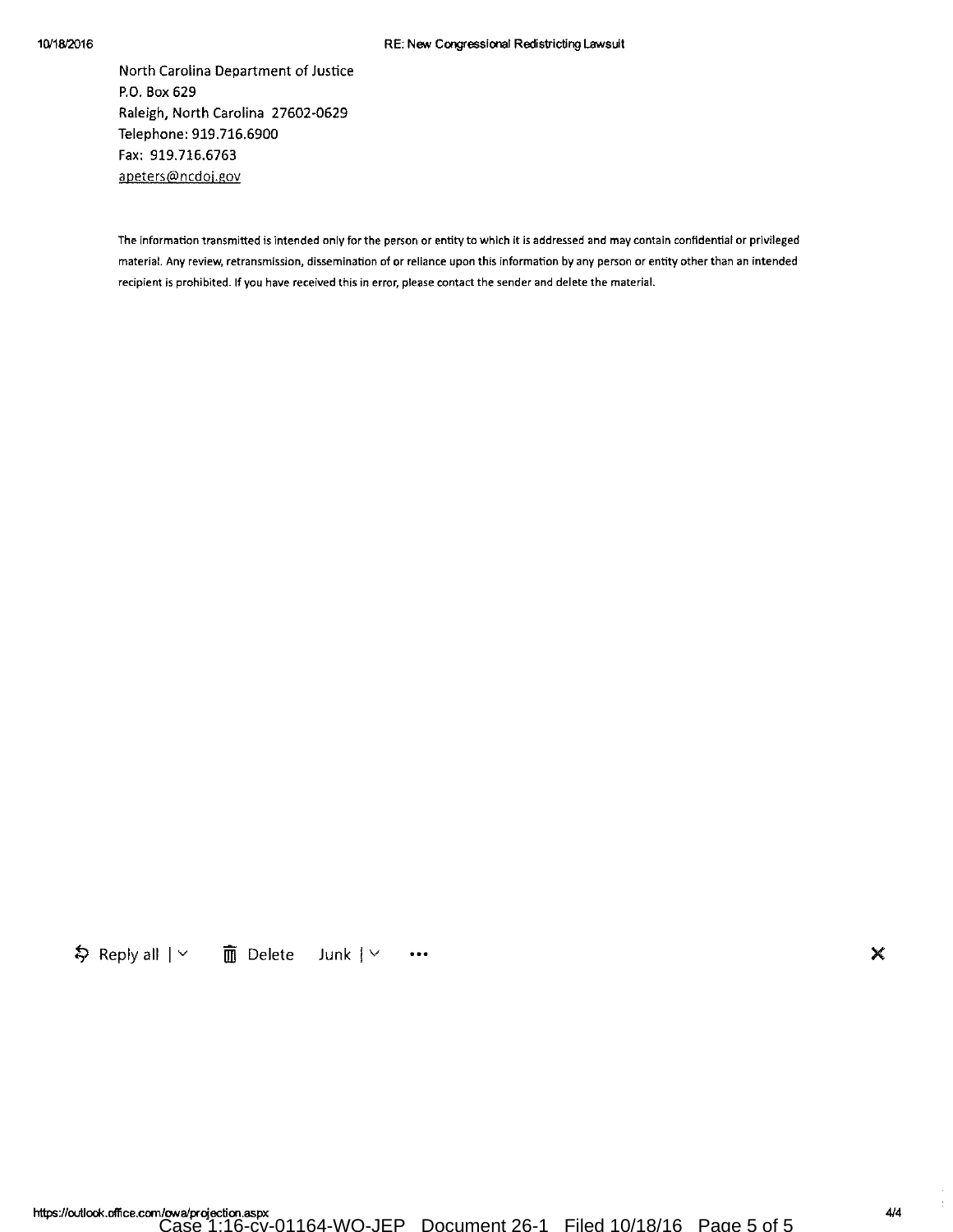# EXHIBIT B

("June 2, 2016 Order")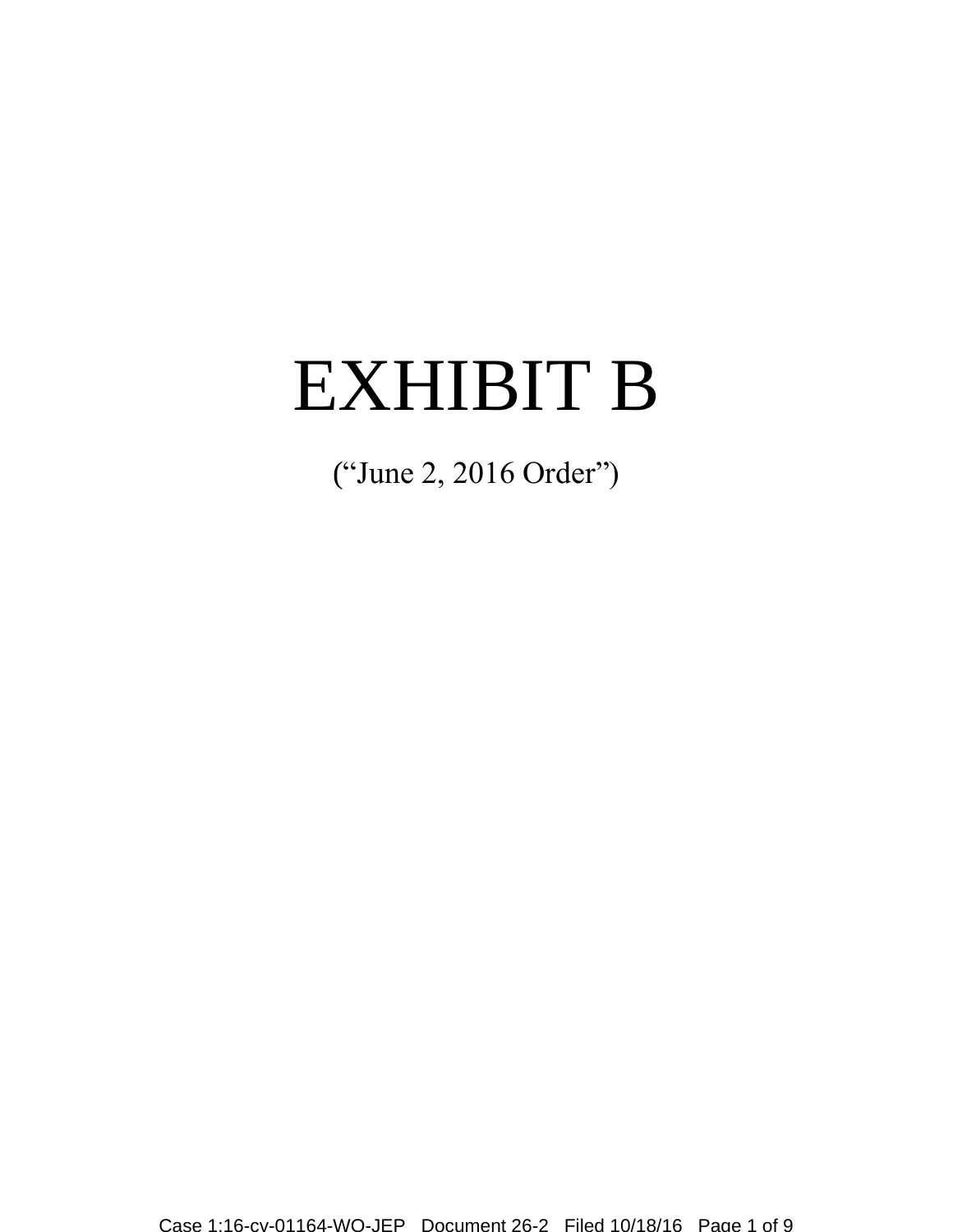## **UNITED STATES DISTRICT COURT FOR THE MIDDLE DISTRICT OF NORTH CAROLINA**

| DAVID HARRIS, CHRISTINE<br>BOWSER, and SAMUEL LOVE, |                      |
|-----------------------------------------------------|----------------------|
| Plaintiffs,                                         |                      |
| v.                                                  | Case No. 1:13-cv-949 |
| PATRICK MCCRORY, in his                             |                      |
| capacity as Governor of North                       |                      |
| Carolina, NORTH CAROLINA                            |                      |
| STATE BOARD OF ELECTIONS,                           |                      |
| and JOSHUA HOWARD, in his                           |                      |
| capacity as Chairman of the                         |                      |
| North Carolina State Board                          |                      |
| of Elections,                                       |                      |
|                                                     |                      |
| Defendants.                                         |                      |

## **MEMORANDUM OPINION**

## **PER CURIAM.**

Pending before the Court are plaintiffs' objections to the North Carolina General Assembly's 2016 Contingent Congressional Plan ("Contingent Congressional Plan") . Upon careful consideration of the plaintiffs' objections, the responses and replies thereto, the applicable law, and the entire record, the Court **DENIES** the plaintiffs' objections as presented to this Court. The Court's denial of the plaintiffs' objections does not constitute or imply an endorsement of, or foreclose any additional challenges to, the Contingent Congressional Plan.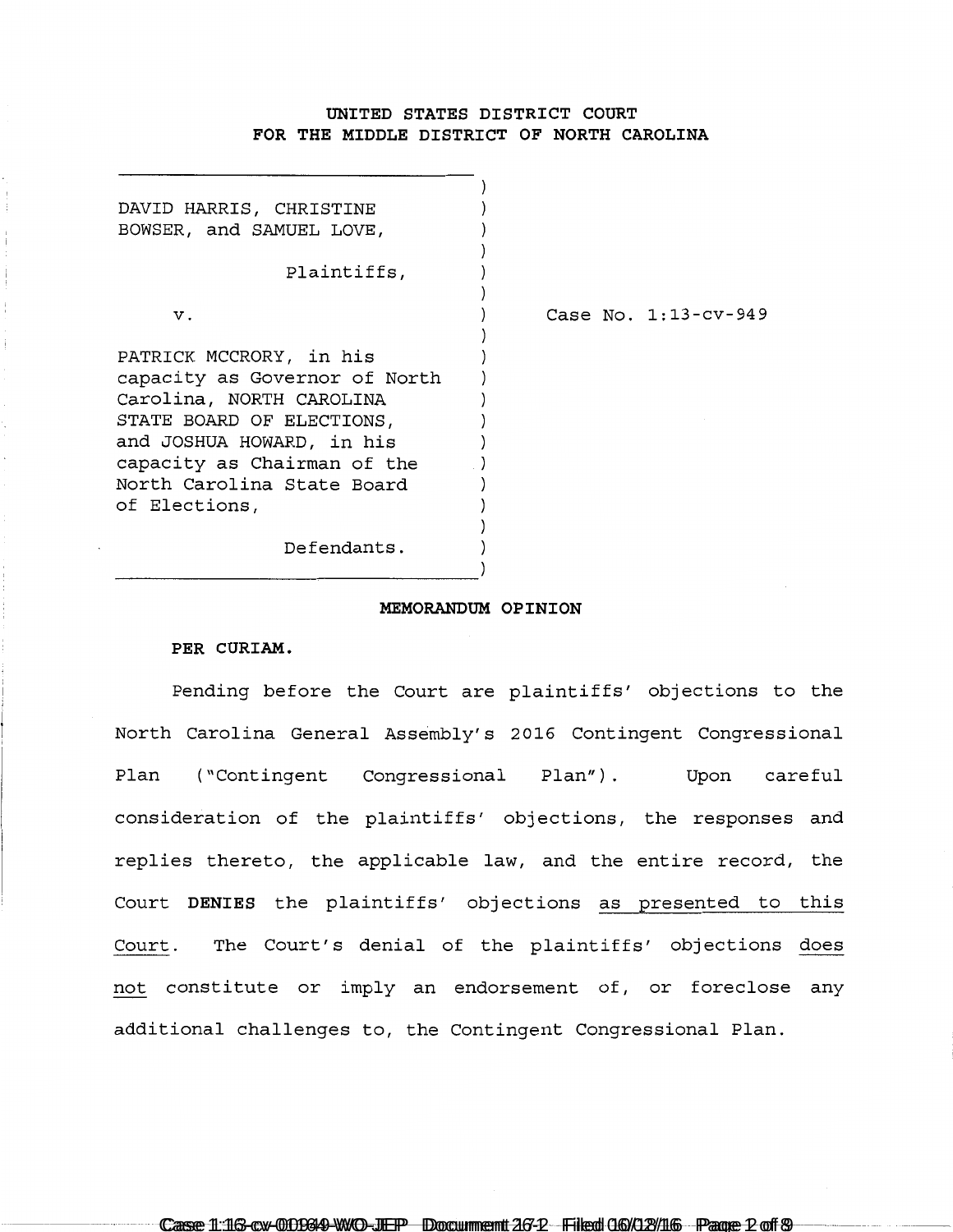The relevant facts are fully set forth in this Court's previous decision, Harris v. McCrory, 13-cv-949, 2016 WL 482052 (M.D.N.C. Feb. 5, 2016). There, the Court held that the congressional map adopted by the North Carolina General Assembly in 2011 violated the Fourteenth Amendment: race was the predominant consideration with respect to Congressional Districts 1 and 12, and the General Assembly did not narrowly tailor the districts to serve a compelling interest. Having found that the 2011 Congressional Redistricting Plan violated the Fourteenth Amendment, the Court ordered that new congressional districts be drawn forthwith to remedy the unconstitutional districts. See Wise v. Lipscomb, 437 U.S. 535, 539-40 (1978).

I.

Before enacting the Contingent Congressional Plan, the defendants filed a motion to stay this Court's order, which this Court denied. See ECF No. 148. The defendants then filed an emergency motion to stay this Court's order with the U.S. Supreme Court, which the Supreme Court denied. Harris, 136 S. Ct. 1001 (2016). McCrory v.

On February 18, 2016, the General Assembly enacted the Contingent Congressional Plan. On February 22, 2016, the plaintiffs filed a motion to establish a briefing schedule concerning the Contingent Congressional Plan. On February 23,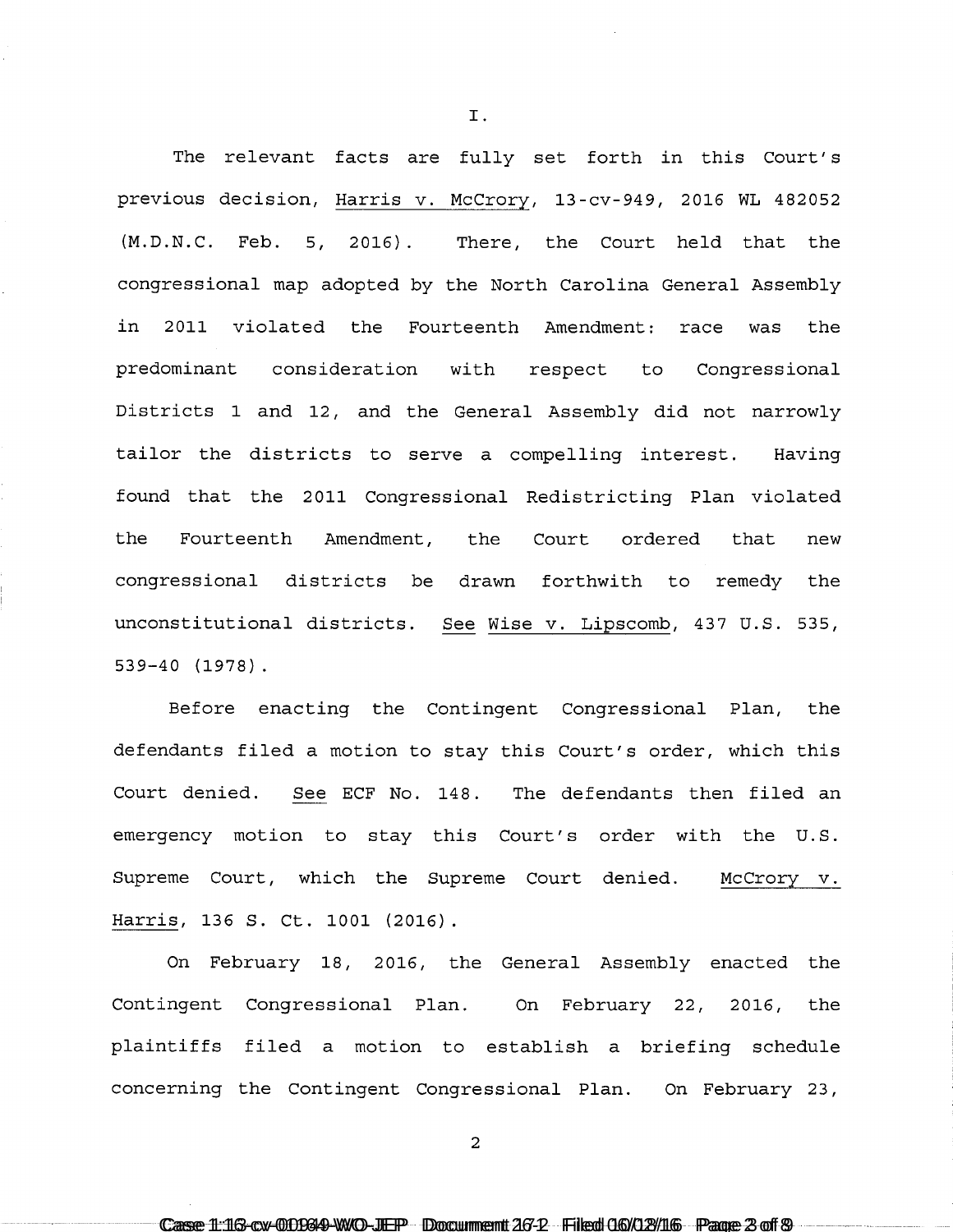2016, the Court issued a scheduling order, directing, among other things, that the plaintiffs "state with specificity the factual and legal basis for [any] objection" to the Contingent Congressional Plan. ECF No. 153. On March 3, 2016, the plaintiffs filed their objections. On March 7, 2016, the defendants filed their response. On March 9, 2016, the plaintiffs filed their reply. The plaintiffs' objections are now ripe for the Court's review.

## II.

As an initial matter, the Court must address two jurisdictional issues. On February 8, 2016, the defendants appealed this Court's decision on the merits to the U.S. Supreme Court. Thus, we must address the preliminary issue of whether jurisdiction in this Court was stripped by the filing of a notice of direct appeal. "The filing of a notice of appeal is an event of jurisdictional significance - it confers jurisdiction on the court of appeals and divests the district court of its control over those aspects of the case involved in the appeal." Griggs v. Provident Consumer Disc. Co., 459 U.S. 56, 58 (1982) (per curiam) (emphasis added) . remedial phase of this case is not an "aspect[ ] of the case Because the involved in the appeal," the Court retains jurisdiction over it.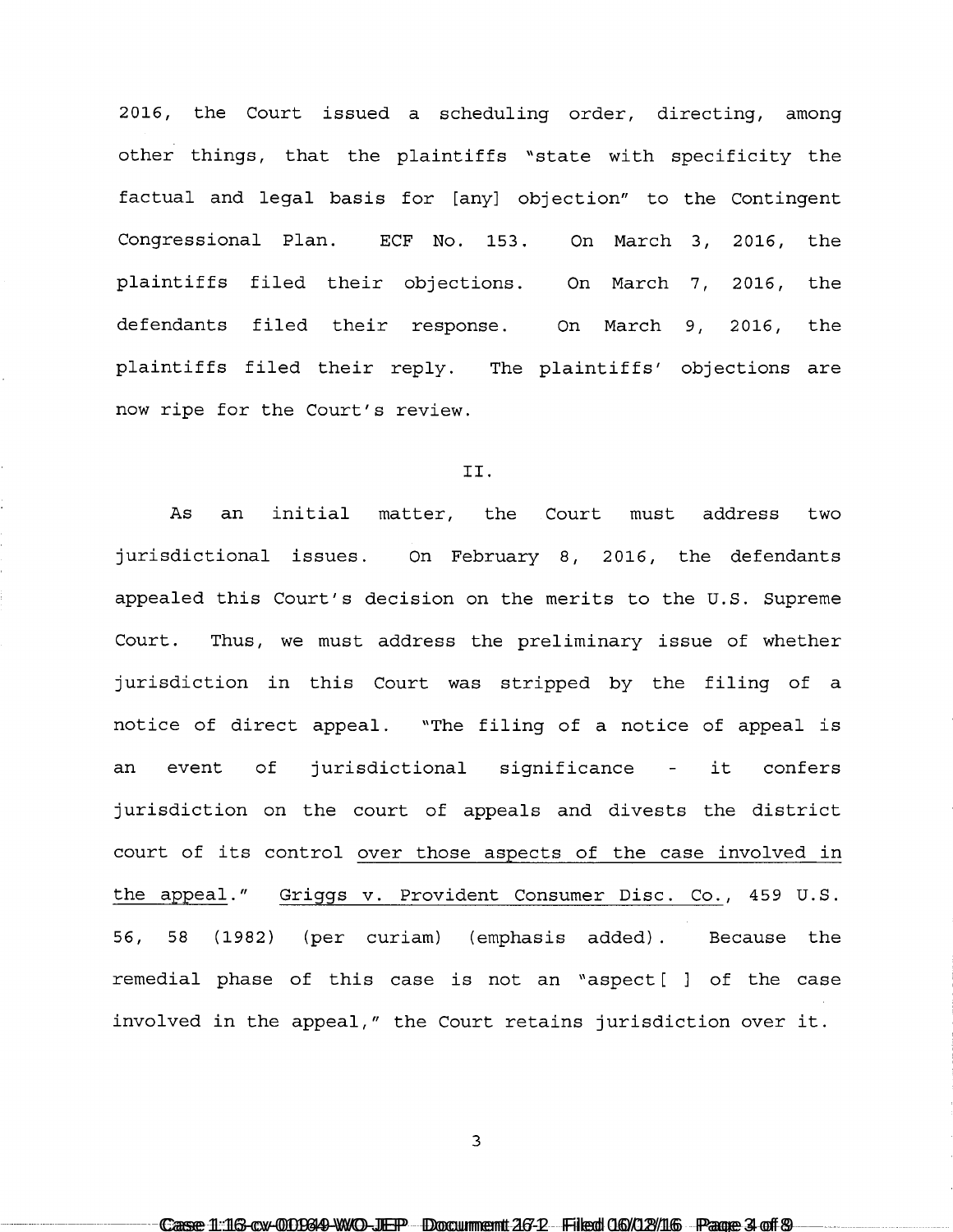Relatedly, although the defendants contend that this Court's review is limited to whether the new Congressional Districts 1 and 12 pass constitutional muster, precedent suggests that we have a responsibility to review the plan as a whole. McGhee v. Granville Cty., N.C., 860 F.2d 110, 115 (4th Cir. 1988). Nonetheless, while the Court reviews the Contingent Congressional Plan as a whole, that review is limited. If "the legislative body . . . respond [s] with a proposed remedy, a court may not thereupon simply substitute its judgment of a more equitable remedy for that of the legislative body; it may only consider whether the proffered remedial plan is legally unacceptable because it violates anew constitutional or statutory voting rights - that is, whether it fails to meet the same standards applicable to an original challenge of a legislative plan in place." Id. (citing Upham v. Seamon, 456 u.s. 37, 42 (1982)). In other words, while a court must not overreach when fashioning a remedy of its own, it must determine whether the legislative remedy enacted at its behest is in fact a lawful substitute for the original unconstitutional plan. Accordingly, the Court can, and will, consider the plaintiffs' objections to the entire Contingent Congressional Plan.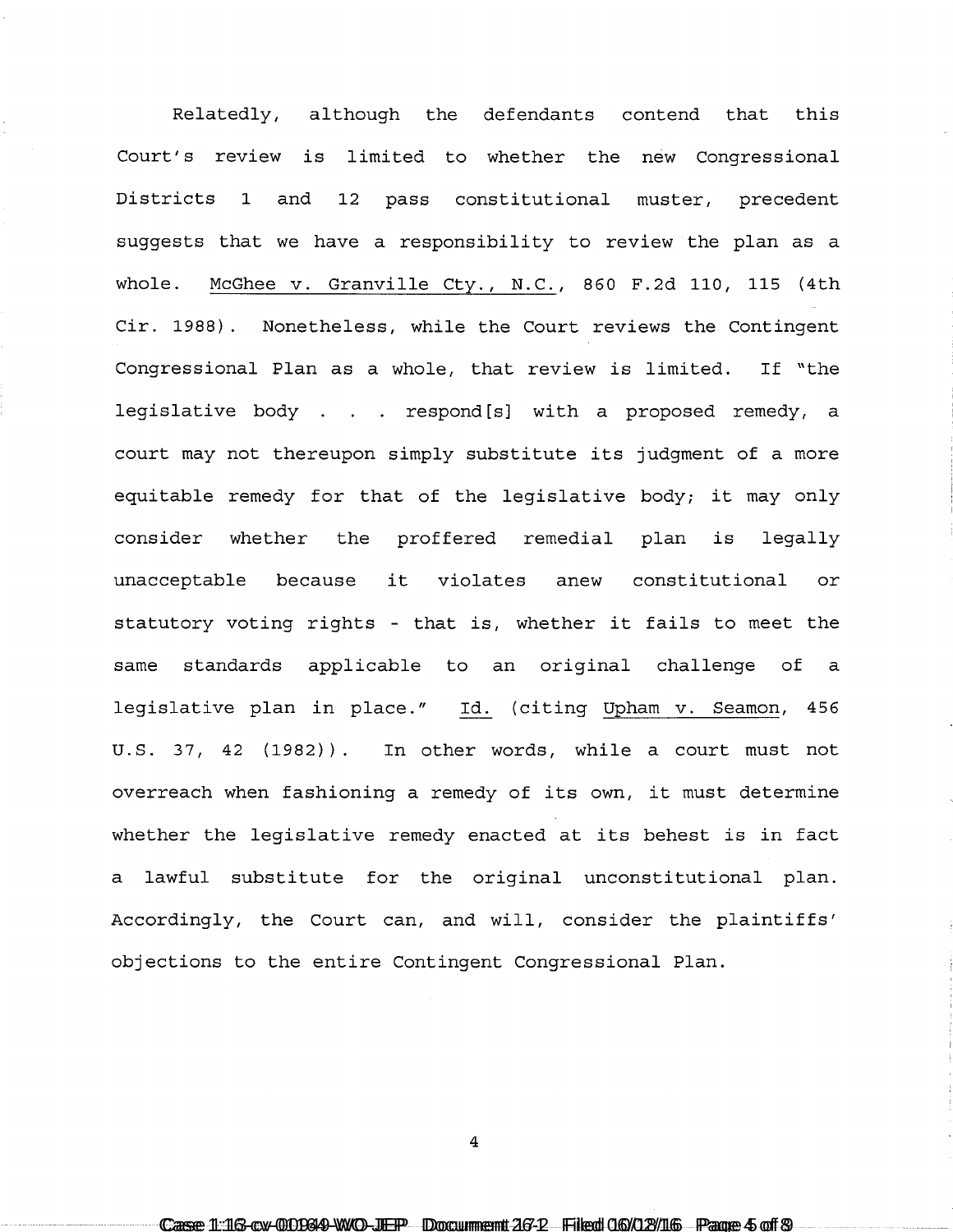The plaintiffs appear to raise two separate objections. The first objection is remarkably vague, suggesting that the Court should be "skeptical" of the Contingent Congressional Plan and the defendants' "warped conception of the original violation." Pls.' Reply, ECF No. 163 at 5, 7. While the Court may share the plaintiffs' skepticism about the General Assembly's process in drafting the Contingent Congressional Plan, including the exact criteria actually evaluated by the map drawer, Dr. Hofeller, the plaintiffs have not sufficiently proffered a theory on why this plan "violates anew constitutional or statutory voting rights." McGhee, 860 F.2d at 115. Therefore, the Court rejects the plaintiffs' first objection on the grounds that they failed to state with specificity the factual and legal basis for the objection.

III.

The plaintiffs' second objection is that the Contingent Congressional Plan should be rejected as an unconstitutional partisan gerrymander. As Representative Lewis stated, "I acknowledge freely that this would be a political gerrymander." Hamilton Decl., ECF No. 155 at Ex. 3 (Tr. 46:5-11); see also id.  $(Tr. 51:12-52:5)$  ("[W]e want to make clear that we . . . are going to use political data in drawing this map. It is to gain partisan advantage on the map. I want that criteria to be clearly stated and understood. I'm making clear that our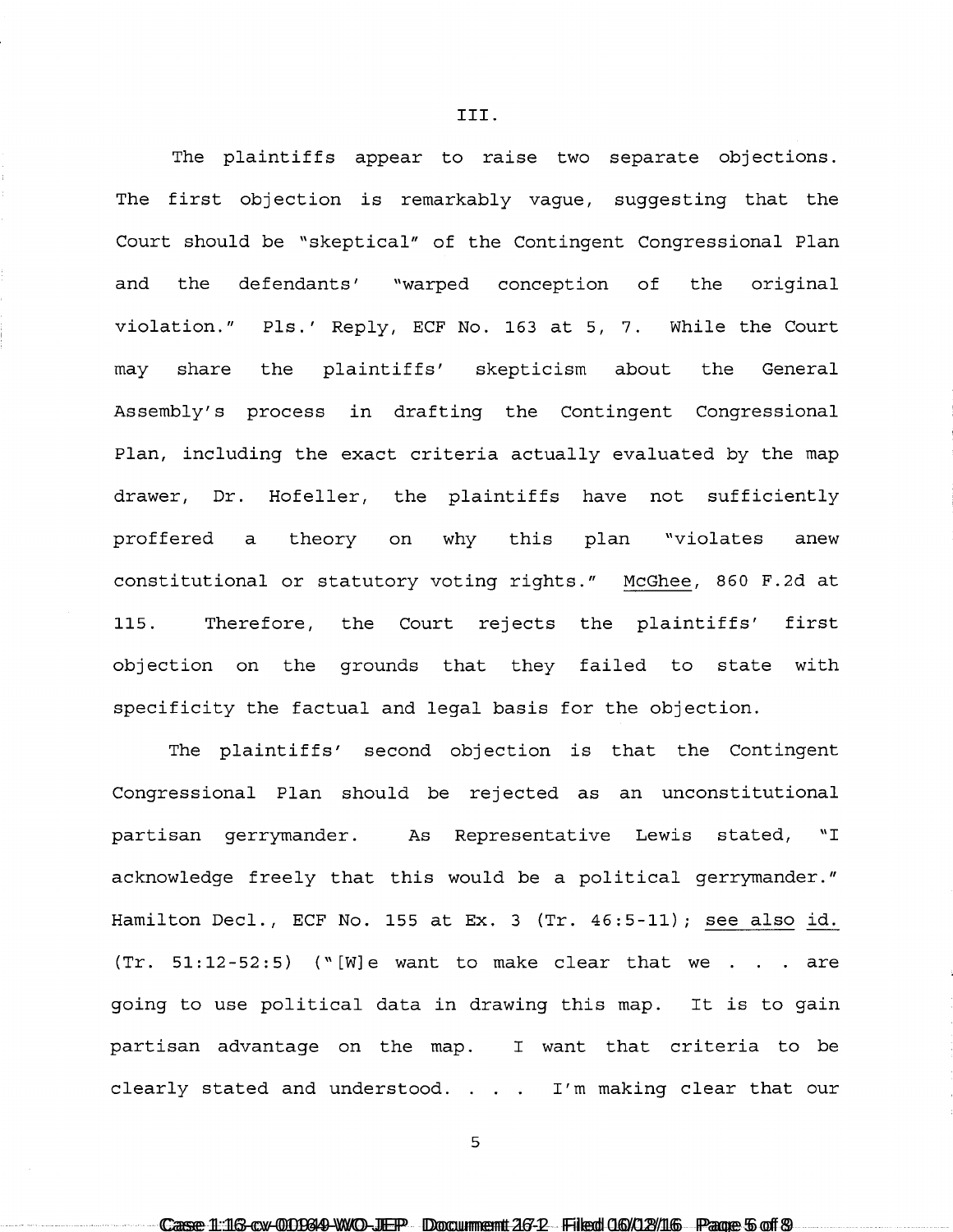intent is to use - is to use the political data we have to our partisan advantage.") . The Court is very troubled by these representations. Nevertheless, it is unclear whether a partisan-gerrymander claim is justiciable given existing precedent.

The Supreme Court has recognized that partisan gerrymanders "[are incompatible] with democratic principles." Vieth v. Jubelirer, 541 U.S. 267, 292 (2004) (plurality opinion); id. at 316 (Kennedy, J., concurring in judgment) (concluding that "partisan gerrymandering that disfavors one party is [not] permissible" as such "legislative classifications reflect no policy, but simply arbitrary and capricious action"); see also Ariz. State Legislature v. Ariz. Indep. Redistricting Comm'n, 135 S. Ct. 2652, 2658 (2015). "Even so, the Court in Vieth did not grant relief on the plaintiffs' partisan-gerrymander claim. The plurality held the matter nonjusticiable." Id. at 281. "Justice Kennedy found no standard workable in [Veith] , but left open the possibility that a suitable standard might be identified in later litigation." Ariz. State Legislature, 135 S. Ct. at 2658.

In light of the plurality holding in Vieth, the Court's hands appear to be tied. 541 U.S. at 281 ("As the following discussion reveals, no judicially discernible and manageable standards for adjudicating political gerrymandering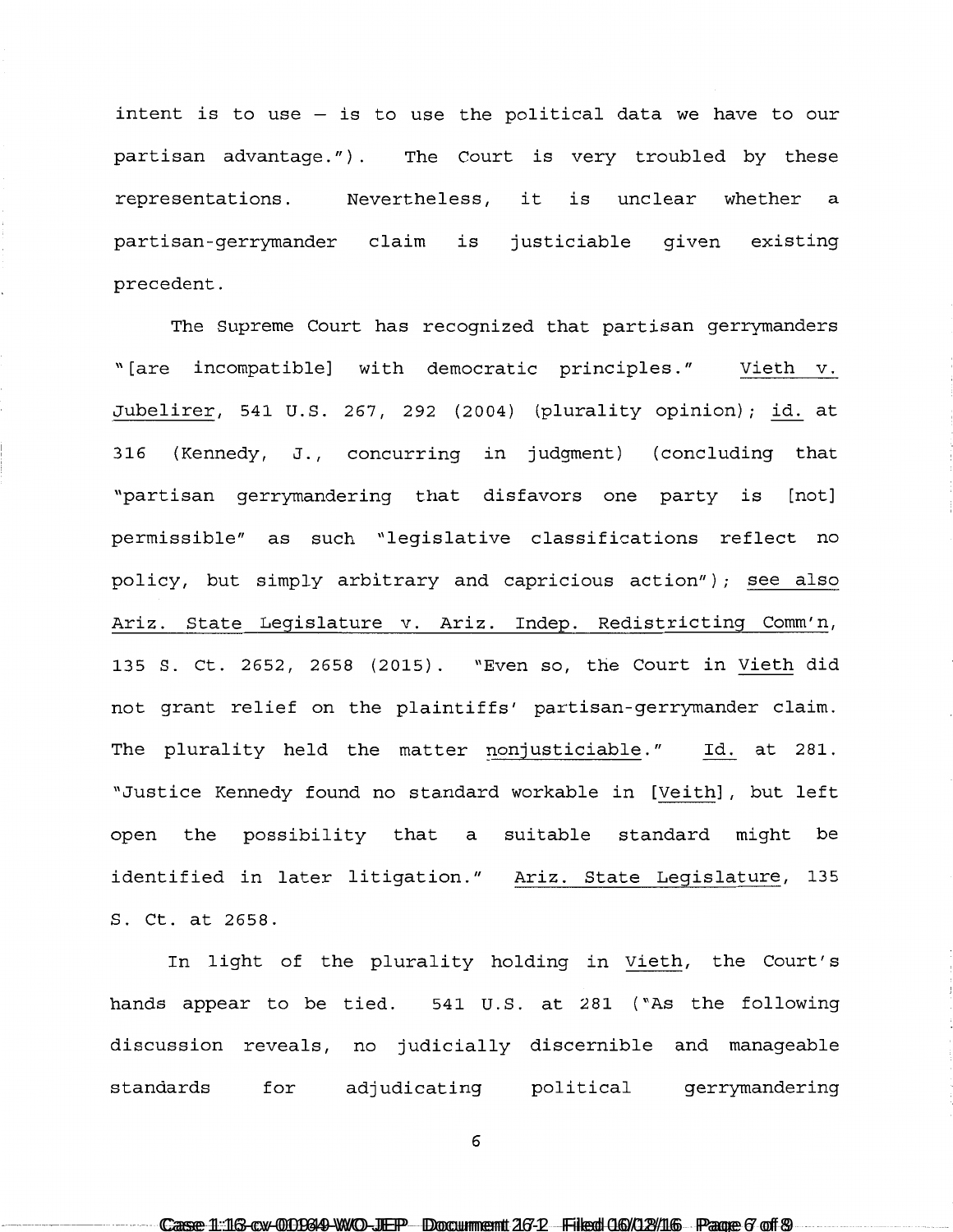claims have emerged. Lacking them, we must conclude that political gerrymandering claims are nonjusticiable.  $\ldots$  .  $\ldots$ While we find our hands tied, we note that it may be possible to challenge redistricting plans when partisan considerations go "too far." See Cox v. Larios, 542 u.s. 947, 952 (2004) (Scalia, J., dissenting) ("In the recent decision in Vieth v. Jubelirer, 541 U.S. 267 (2004), all but one of the Justices agreed that [politics] is a traditional criterion, and a constitutional one, so long as it does not go too far.") . But it is presently obscure what "too far" means. Moreover, the plaintiffs have not provided the Court with a "suitable standard," see Ariz. State Legislature, 135 S. Ct. at 2658 - that is, one that is clear and manageable - to evaluate the partisan-gerrymander claim. Therefore, it does not seem, at this stage, that the Court can resolve this question based on the record before it. For these reasons, the Court rejects the plaintiffs' second objection as presented.

## IV.

For the foregoing reasons, the Court denies the plaintiffs' objections as presented. The Court reiterates that the denial of the plaintiffs' objections does not constitute or imply an